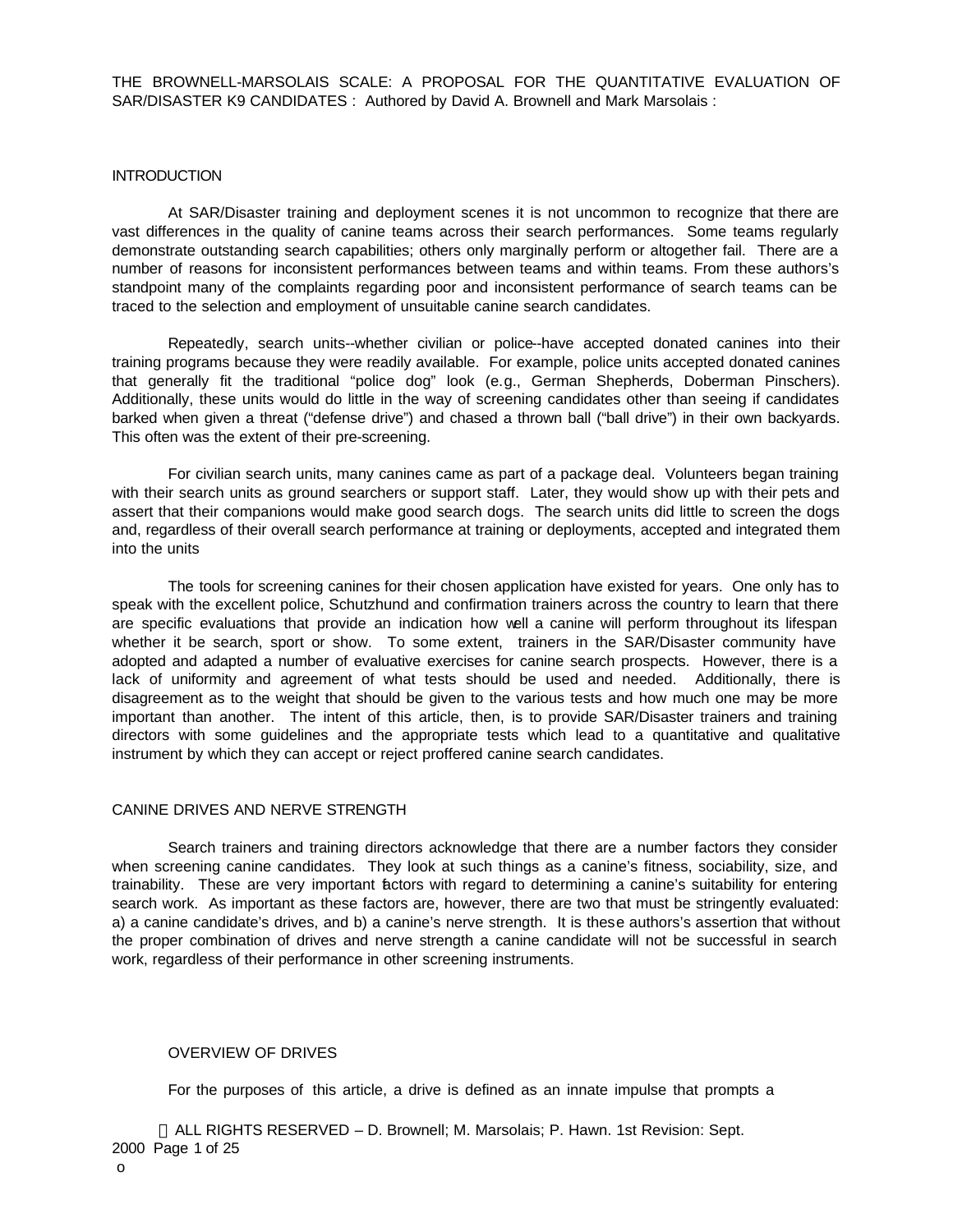canine to action (e.g., retrieve, play). Canine literature is replete with numerous theories on what behaviors or actions are outward manifestations of a drive and how many "drives" exist in a canine. Nonetheless, there is agreement that canine drives are innate and are essential to a canine's survival.

There is also agreement that there are differences to the quantity and quality of drives in and between canines. That is, canines are not equal with regard to the amount of drive they have. For example, some canines have a very pronounced "prey" drive while others do not. Canines with little or weak "prey" drive will not be successful in the sporting and working fields (e.g., Schutzhund, police service, SAR); they may make excellent family pets and companions, however. At a minimum, a SAR/Disaster canine candidate with pronounced drives will maintain search intensity across a myriad of conditions and environments (e.g., hot and cold climates, large wilderness areas, stressful urban disaster scenes), will be very trainable and moldable, and will provide years of consistent and successful search work. Therefore, it is imperative that prior to being selected for SAR/Disaster work, canines be properly and thoroughly "drive-tested."

Currently, there are six drives enumerated in the canine literature: a) pack or social; b) play; c) food; d) prey; e) hunt; and f) defense. Pack or social drive refers to a canine's desire to interact with a group. The group may comprise other canines, a handler and their family, or other members of a search unit. A canine candidate with an established and stable pack drive will integrate well into a search (handler and canine) unit composed of other teams and personnel. A canine with a dominating pack drive may be difficult for the inexperienced handler to control or display aggression toward other canines, but with proper training and handling by an experienced trainer or handler can become an outstanding performer. A canine with a diminished pack drive may be shy around other search teams and members; this is equally problematic as they will not integrate well with other team members (humans and canines) during SAR training and operations.

A canine's desire to entertain itself or engage in entertaining behavior with others is play drive. A canine who readily roughhouses, runs, or engages in tug-of-war with his handler has high play drive. A high play drive is essential for easing obstacle training, introducing searching, promoting stress relief during training and search missions, and building a handler-canine bond. Canines with diminished play drive will not recover as quickly from stress after intensive training and deployments.

Hunger is a canine's most primitive and basic drive; without food a canine cannot survive. Food can be positively used to enhance and reinforce training. Therefore, a canine search candidate's motivation for obtaining sustenance should be strong--they should be very animated and demonstrative at feeding time. However, as with other drives, there are differences between canines in their desire to seek and obtain food.

In its most elemental form, prey drive is a canine's desire to pursue, capture and kill quarry. Pronounced prey drive is mandatory for success in all search work. It goes without saying that in SAR/Disaster work, there is no desire for a canine to kill the quarry (the victim). Relatedly, it should be noted that in Schutzhund sport and police service work there isn't a need for a canine to kill the prey in any of the training exercises and deployments. Rather, the goal is for a canine to "capture and hold" the lost or hiding subject. An elevated prey drive goes far towards helping a canine attain this goal. Related to prey drive and as equally important is hunt drive.

Hunt drive is a canine's desire to search using their nose for the prey that is not visible. In the wilderness, canines and lupines regularly search for prey via their noses as most game animals conceal themselves from predators. A canine with a distinct hunt drive can be readily trained to "hunt" for victims in SAR/Disaster work. A canine candidate exhibiting outstanding prey and hunt drives has the potential for being a distinguished SAR/Disaster dog.

The final canine drives to be discussed are defense and fight drive. These are the drives that galvanizes a canine to fight to protect themselves from a resisting prey, other canines invading their territory or coming close to it's pack, and other canines that attempt to take their prey from them. Police service work requires that a canine have a well-defined defense and fight drive so that the canine can be trained to protect it's handler and themselves during criminal apprehension work. Schutzhund sport also requires a pronounced fight/defense drive to enhance their performance in the protection phase of a competition. High defense drive in SAR/Disaster work can be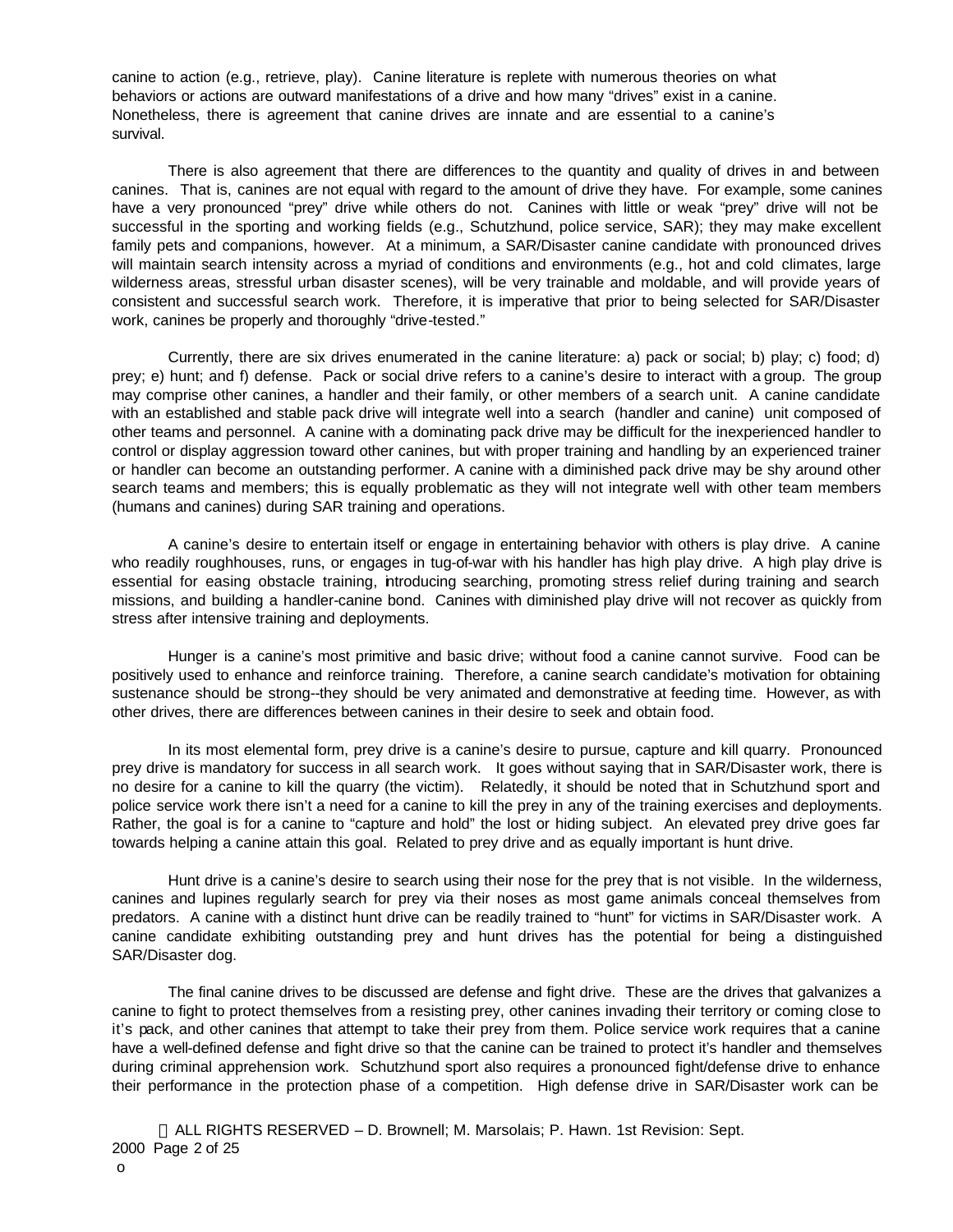problematic. For example, a search canine with a pronounced defense or fight drive may become so protective of their "prey" (a victim) that it prevents rescue workers from getting to them. Finally, although police service dogs may have a high defense or fight drive and extensive protection training, this does not preclude them from working in SAR/Disaster work. Most police service handlers have control of their canines and, thus, will be able to recall them away from trapped victims so that rescue workers can get to them.

Although the above discussion has configured canine drives into six categories, in reality a canine regularly engages a combination of drives at any given time. For example, a hungry canine in the wild can join with a pack of other hungry canines to hunt for food. Once prey is located, the canines will pursue and hunt until they have seized it. These same canines will protect their kill from other predators until they have been sated. Thus, it can be difficult to delineate what drive a canine is operating in a specific situation. Nonetheless, it is imperative a fair and thorough attempt be made to evaluate individual drives when assessing a canine search candidate. Equally important is the evaluation of a canine search candidate's nerve strength.

#### OVERVIEW OF NERVE STRENGTH

Nerve strength refers to a canine's ability to deal with or adapt to stress-producing environmental stimuli. The nerve strength of a canine is partly determined through it's breeding and heredity and partly through it's exposure and socialization to a variety of environments and stimuli across their lifetime. For example, police trainers have reported that it is not uncommon to observe high-scoring and pronounced courage Schutzhund canines raised in country kennels timidly react to urban sights and sounds (e.g., buildings, buses, machinery). However, because of breeding and with proper exposure, these canines quickly and successfully adapted to the urban environments they were employed in. It is important that SAR/Disaster canine candidates have the nerve strength to adapt to a variety of tactile, aural, visual and olfactory stimuli.

Tactile nerve strength refers to a canine's ability to adapt to the various physical surfaces and surroundings their bodies may come into contact during search exercises. A canine may encounter a variety of floor coverings (e.g., slick vinyl, smooth tile, rough stone); numerous outside surfaces (e.g., rough concrete, thorny ground covering, slick decking); unstable surfaces (e.g., and confining obstacles (e.g., tunnels, crawl spaces) which they must negotiate during searches. If a canine becomes panicked upon encountering any of these conditions then their search skills may greatly diminish.

Aural stimuli such as banging, pounding, and digging will confront a search canine. Additionally, loud machinery such as generators, trucks, saws, and steam shovels are present at many disaster scenes. In some hostile disaster environments (e.g., Kenya) search canines may hear gunfire. Therefore, a search canine candidate must be stable and not become overwhelmed by these loud noises and machines.

Search canines cannot be unsettled by visual stimuli such as collapsed structures, large trucks and road building machines, smoke from burning fires and large groups of people (e.g., rescue workers, media, onlookers). Even if not socialized to these stimuli, a canine must have sufficient nerve strength to continue searching upon encountering them.

Finally, while it is not recommended that canines work in areas inundated with fumes and smoke (e.g., diesel engines, fires), it may become necessary that searches be completed in such environments. And, although these stimuli may diminish the olfactory capabilities of a canine, the handler will have to make the adjustment to his search strategy to compensate for the loss.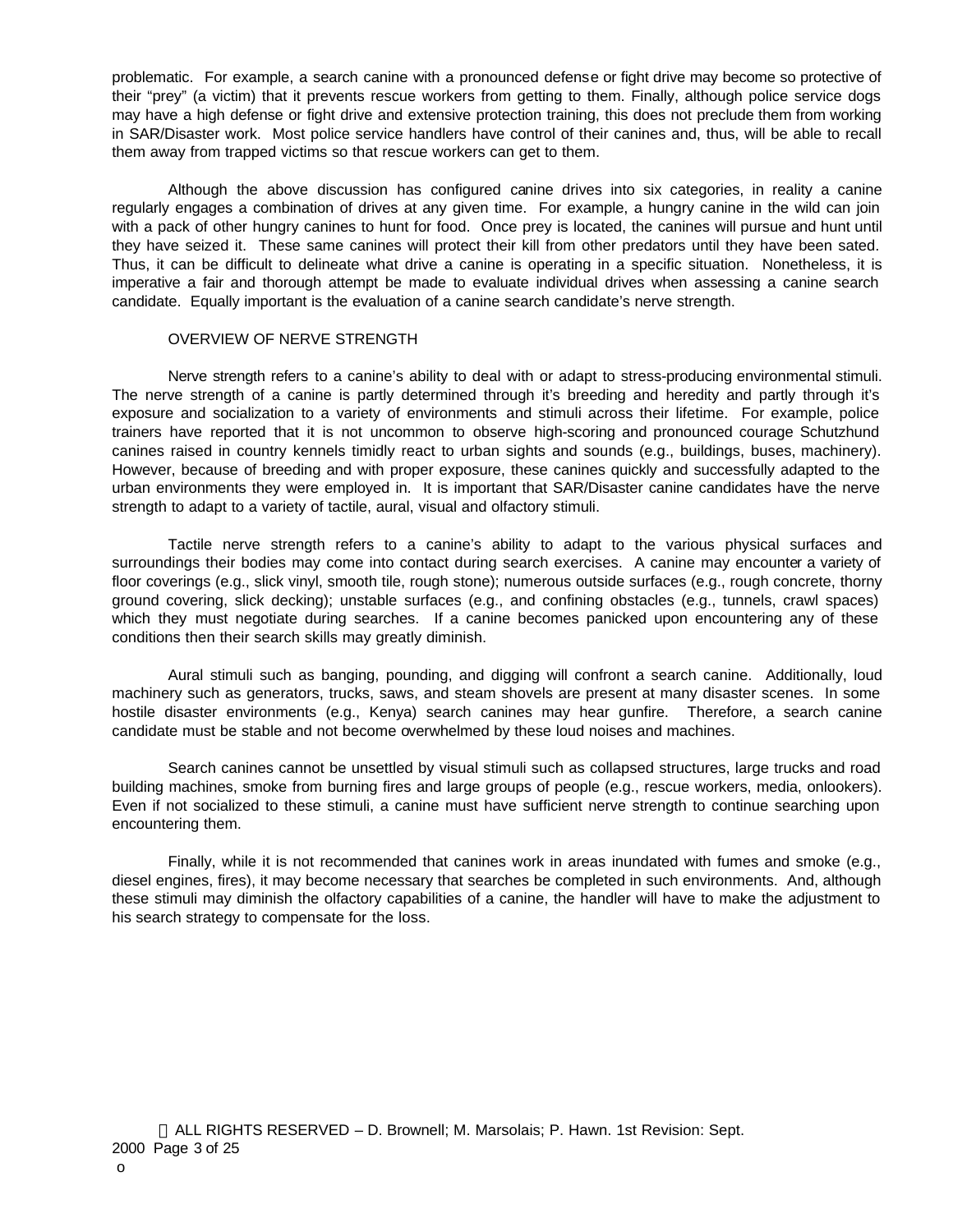#### EVALUATION TESTS

#### PRE-EVALUATION REQUIREMENTS

#### CANINE CANDIDATE

Every dog handler has her or his favorite breed. However, not all breeds are suited for SAR/Disaster search work. Canine candidates for SAR/Disaster work will most likely come from the hunting, herding and sporting breeds--breeds that predominantly search/hunt with their noses as opposed to their sight. Additionally, the canine candidate must be athletic, agile, durable, sociable, tractable and moldable. Consideration must also be given to the candidate's size; extremely large breeds will not be as surefooted as smaller breeds, will require more food and water on sustained search operations, and will take up more space in transport vehicles. Breeds commonly seen in successful searches and deployments include but are not limited to: German Shepherds, Labrador Retrievers, Golden Retrievers, Belgian Shepherds, Border Collies, Doberman Pinschers, Australian Shepherds and some mixed breeds. Regardless of the breed chosen, the potential search candidate should be at least one-year old. By this age, a candidate should have been thoroughly socialized and medically screened; she should be able to participate in the drive and nerve strength testing without being excessively mentally and physically stressed.

#### TESTING AREAS

Considering that a SAR/Disaster canine will travel to a number of unfamiliar areas in its searching lifetime, it is imperative that the drive and nerve screening take place in neutral locations alien to the canine candidate. Many canine candidates are adept when performing tests on "home fields" but flounder when brought into strange territories. For example, good police trainers note that canines often adequately perform "protection" tests on their own home grounds. However, when tested outside the home territory environment, these same candidates fail to exhibit adequate "protection" behavior--a must for police search and apprehension work. Relatedly, many canines are very comfortable searching for their toy or reward around their play areas. However, for some canines the desire to search for a toy diminishes or disappears in unfamiliar surroundings. Thus, the "home field" advantage must be nullified.

#### DRIVE TESTING

Drive testing will encompass only two of the drives mentioned above: a) prey and b) hunt.

PREY DRIVE TESTING In the prey drive test, a canine is evaluated on their eagerness to pursue and capture prey. This test is run 10 times. The handler provides the canine's favorite toy or object (e.g., ball, jute toy) to the evaluator. The evaluator excites the canine with the object and then throws it so that it remains visible to the canine. The canine is evaluated for the speed and enthusiasm by which he pursues and takes hold of the object.

HUNT DRIVE TESTING In the hunt drive test, a canine is evaluated on their willingness to use it's nose to search for prey. There are four subsets to this test; they are differentiated by the amount of time between the hiding of the object and the release of the canine to search for the object. While the candidate is restrained by the handler, the evaluator throws the candidate's toy into thick brush or grass so that it is out of sight. In the first subtlest, the canine is immediately released upon the object dropping out of sight into the brush. The canine is evaluated for her willingness, eagerness and tenacity for entering the area and searching for her toy. The successive tests are similarly conducted However, the second subtlest requires a 15-second delay before the candidate is released to search for the object. The third subtlest requires a 30-second delay and the final subtlest requires a 60-second delay. Each successive subtlest is evaluated according to the standards applied to the first test.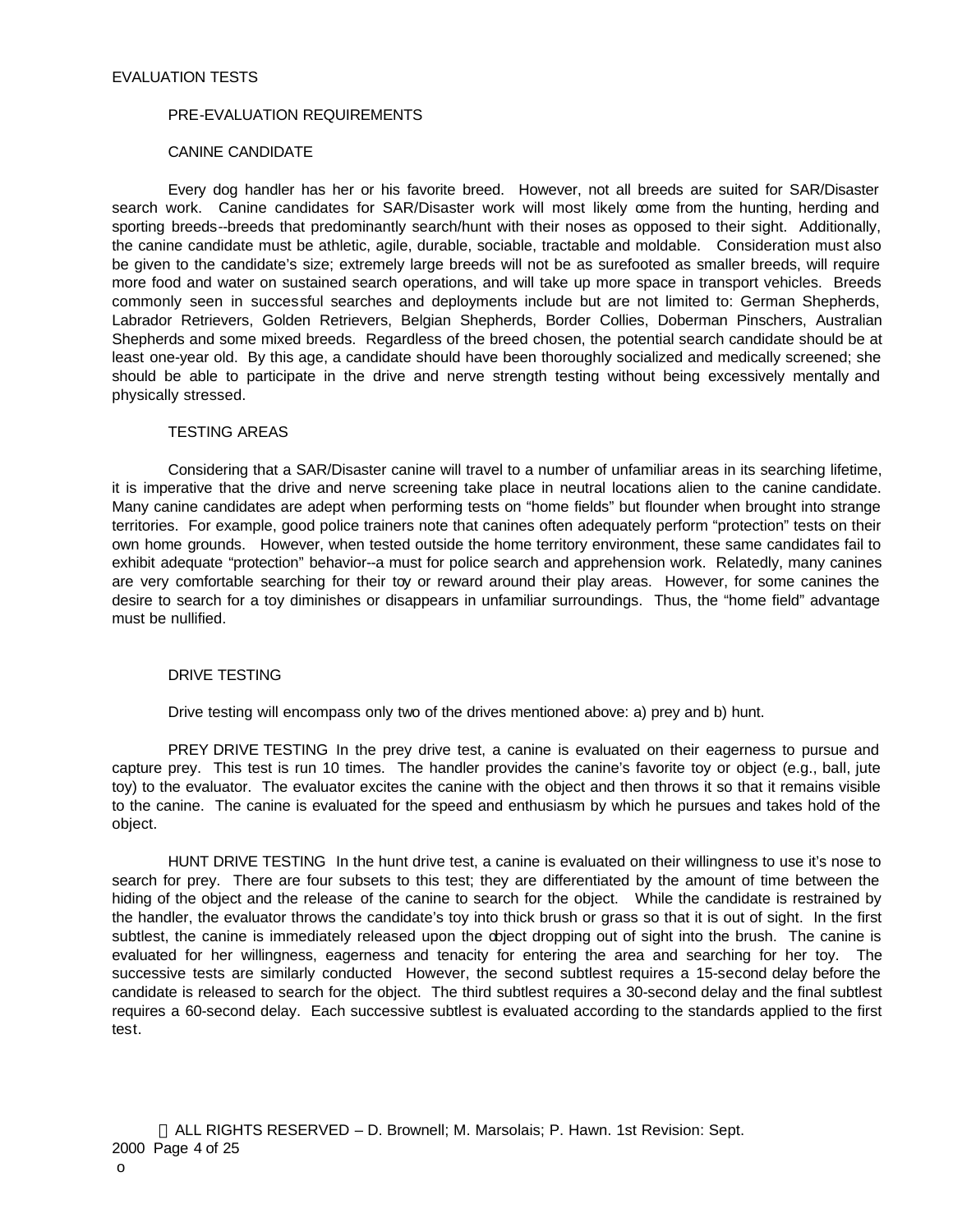#### NERVE STRENGTH TESTING

There are 12 tests in this section of the evaluation. There are six tactile tests, four aural tests and two visual tests. There is no specific olfactory test conducted in this section. The authors presume that a canine will be exposed to enough olfactory stimuli in the visual - smoke and aural - machinery tests. Additionally, the risk of permanently diminishing the olfactory capabilities of a search candidate far exceed the need to see a canine function in noxious fumes and smoke.

TACTILE NERVE STRENGTH The first four tactile tests consist of footing evaluations: slick flooring, unstable surface, rough surface, and elevated surface. For slick flooring, a canine is brought into a building or area that has finished vinyl, tile or stone surfaces or a similar type surface. The canine is evaluated on it's ability to move across the flooring without panicking or requiring assistance from the handler. One of the most useful unstable surfaces can be found at a playground or park--a swinging bridge on a children's playset. The surface moves from side-to-side and dips and a canine candidate may find this unsettling. Generally, a rock or concrete pile functions well as a rough surface; on this surface, a canine is evaluated on it's ability to move precisely and diligently across the surface and not attempt to run off. Finally, an elevated surface can be fashioned from a 2 x 10 approximately 12 feet long set up on boxes approximately 2 - 3 feet off the ground. The narrowness of the surface forces a canine be precise and sure in his stepping. A long banquet table could serve as an appropriate substitute.

One of the best confined space test areas is a machine room of an office building. A canine has to maneuver between furnaces, compressors and piping in these rooms. Their body generally stays in contact or brushes up against these object for the time they are in there. In this test, a canine is evaluated on their ability to stay focused although they may be squeezed by pipes and furnaces. This test is run first under lights and second without lights.

AURAL NERVE STRENGTH In the aural evaluations, a tied out canine is observed as running lawnmowers and weedeaters, pounding hammers, and discharging guns are brought near their location. A canine with solid nerve strength will observe the going-on but will not attempt to run at or away from the testing.

VISUAL NERVE STRENGTH An excellent place to conduct the visual - moving machinery test is at a warehouse where numerous tractor-trailer rigs are constantly moving in and out. The candidate should be leashed to prevent them from running from the location or into traffic. Finally, a smoke grenade or bomb can be set off in an open area and the canine can be walked through it. A canine should not become so disoriented in the smoke that they become disoriented or frightened.

SCORING Each test is provided with an adjective and numerical score. The evaluator should pick the score that best represents the performance of the evaluated canine at the time of it's performance. All drive tests scores are totaled and divided into the number of tests given. The nerve strength tests are totaled and divided into the number of tests given. The drive test score and nerve strength score is derived from the rounding off tables at the bottom of the individual worksheets. The two scores are converted into an adjective rating borrowed from Bodingbauer's adjective puppy ratings and represent a candidate's potential in SAR/Disaster work: "very promising," "promising," "less promising" or "unpromising."

#### **CONCLUSION**

Proper selection and testing of SAR/Disaster canine candidates if essential in order to reduce the time needed to bring the canine to Mission ready status, and also reduce the wash out or failure rates. It will also enable trainers and handlers to be confident that their canine will be able to quickly overcome the many environmental stresses that may face them in the often confusing and hectic environment that the SAR/Disaster canine is faced with in it's operational search functions.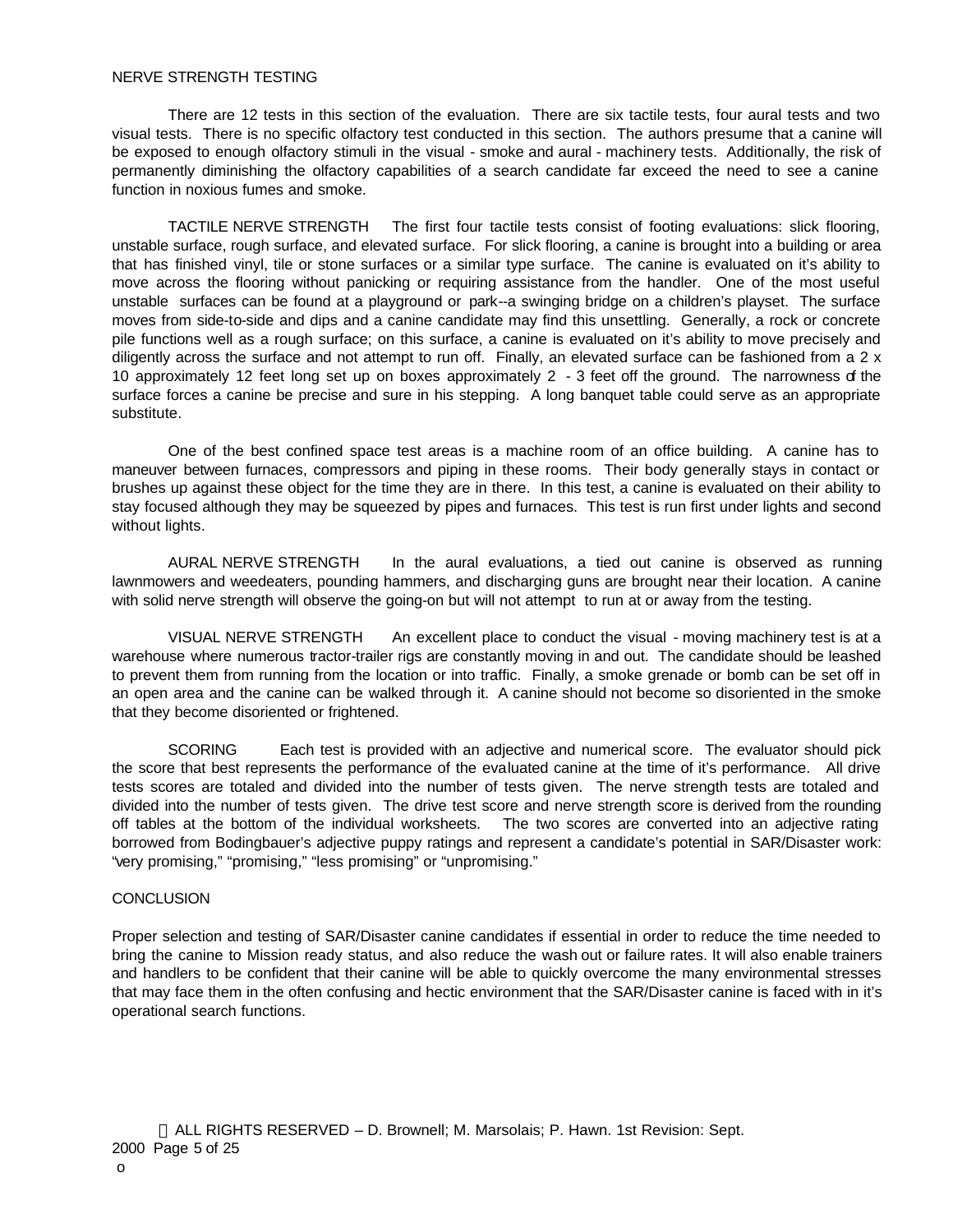# **APPENDIX 2**

# **BROWNELL – MARSOLAIS SCALE:**

#### DESCRIPTION OF CATEGORIES

BROWNELL – MARSOLAIS SCALE: Description of Categories

*VERY PROMISING -* Candidate for disaster search:

Scores from the screening instrument fall into the following range:

Total Weighted Score of 90+, with minimum Motivation / Drive Score of 45

*A VERY PROMISING* Candidate for disaster search is very balanced. The canine demonstrates high overall drive and nerve strength. This canine is friendly toward people and other canines. This candidate will quickly excel at all search, obedience and agility tasks across a myriad of conditions and environments with the appropriate training. The canine will work well with an experienced and accomplished handler as well as with an inexperienced handler. Exposure to consistent and challenging training will bring this candidate to mission-ready status quicker than other candidates. Trainers and training directors must ensure that their training programs and regimens take full advantage of this canine candidate's abilities and motivation. Additionally, the training staff must ensure that the canine's assigned handler is up to the task keeping pace with such a favorable candidate.

#### *Promising -* Candidate for disaster search

#### **Scores from the screening instrument fall into the following range:**

Total Weighted Score of 80 - 89, with minimum Motivation / Drive Score of 40

*A PROMISING* canine is a good search candidate. He is balanced with regard to drive and never strength, and well socialized. Because his nerve and drive strengths are not as pronounced as the "Very Promising" candidate, he will require a longer and patient training period prior to attaining mission-ready status. This candidate may experience minor problems with some task and environments. However, with appropriate training and familiarization he will overcome and/or adapt to them. A patient, knowledgeable and experienced handler will bring out the best in this candidate. An inexperienced handler under the watchful eye of a competent training staff with a challenging and regimented program will be able to work this canine to his fullest search potential.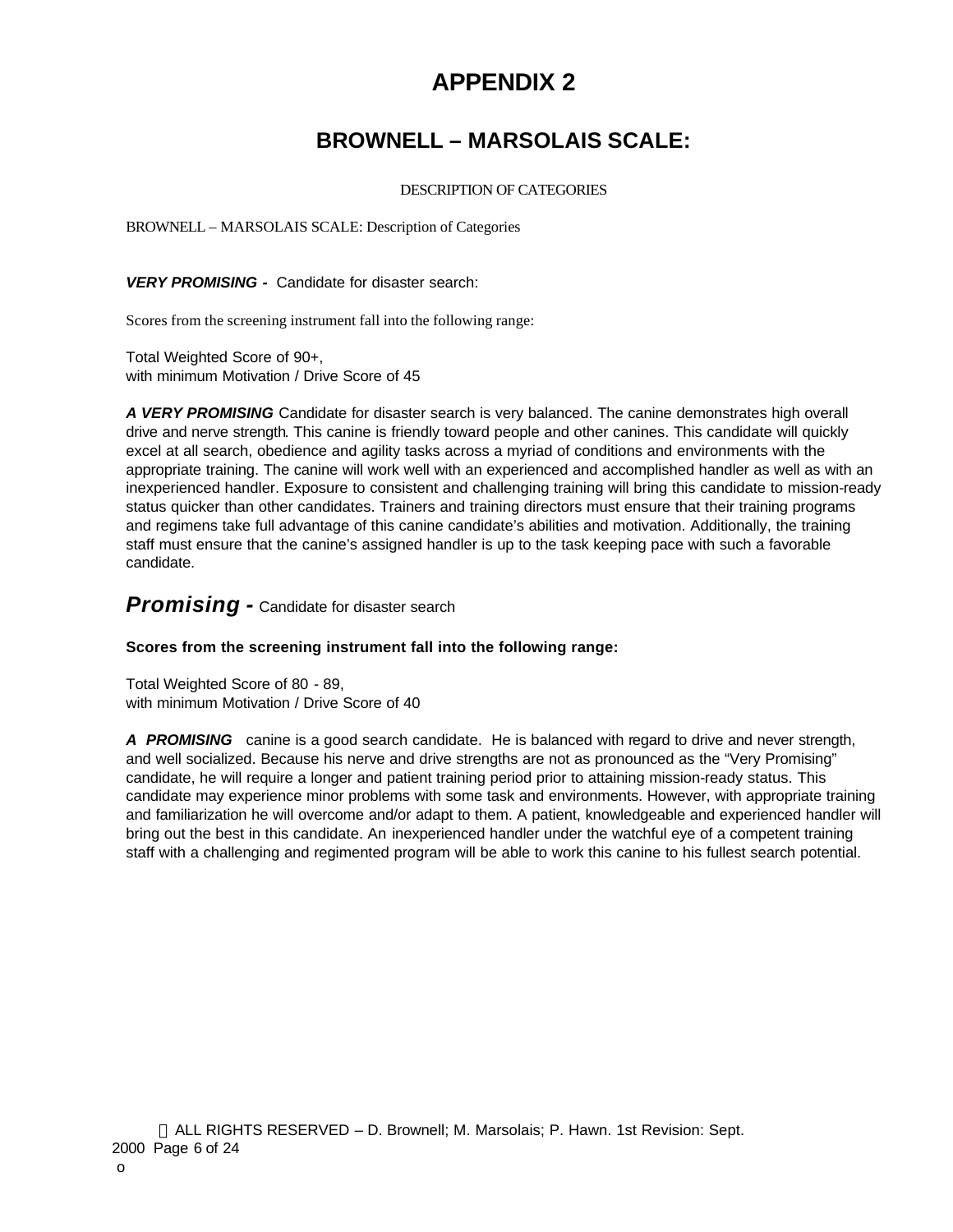# **BROWNELL- MARSOLAIS SCALE: Description of Categories**

## *LESS PROMISING -* search candidate

#### **Scores from the screening instrument fall into the following range:**

Total Weighted Score of 70 - 79, with minimum Motivation / Drive Score of 35

*A LESS PROMISING* canine is a poor search candidate. The canine will require extensive and lengthy training and problem solving. Even with these efforts, there is no guarantee the candidate will be a successful searcher. The canine will not readily adjust to new environments or situations. This candidate may have limited success in search work tailored to her strengths. For example, With high drive (3) and low nerve strength (1) this candidate might be able to successfully search in wilderness settings. Urban and disaster searches with there overwhelming environmental stimuli would incapacitate this canine. Conversely, the low drive-high nerve strength candidate (1,3) would be confident in the urban search setting but would be easily distracted. This canine may have poor social behaviors. To get the topmost performance out of this canine, the training staff and the handler must be exceptionally knowledgeable and experienced. A unit's training director should give serious consideration to not employing this canine in a search training program.

### *UNPROMISING* search candidate

#### **Scores from the screening instrument fall into the following range:**

Total Weighted Score of less than 70, OR Motivation / Drive Score of less than 35

AN UNPROMISING canine search candidate should not be permitted to enter a search training program. Regardless of the length and depth of training, he will not be deployable for search work. This canine will exhibit behavioral problems when stressed at training scenarios. It would be unfair to the canine, the handler and the unit to retain this candidate in a search training program.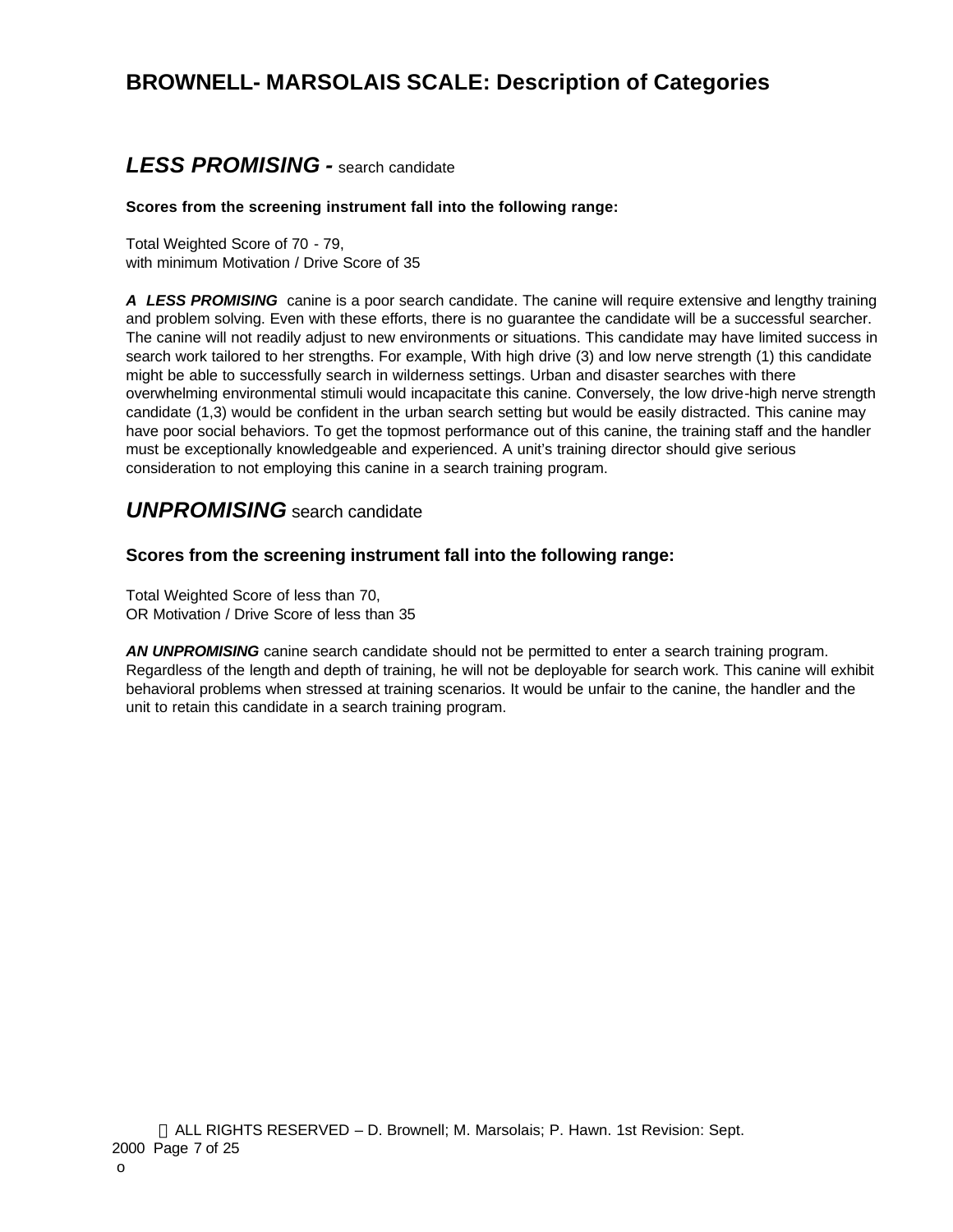# **DISASTER CANINE QUALIFICATION SCREENING**

This screening is designed to evaluate the potential of a canine to perform disaster search work. The process will exam inherent qualities of the canine including: the canine's resilience, nerve strength, agility, boldness, friendliness, motivation to work, focus, prey drive and hunt drive. In addition, the screening provides an opportunity to assess the working relationship between the handler and canine and the skills the canine has been trained to perform. The age of the canine and previous training are taken into account. Regardless of the breed, potential search candidates must be at least 12 months of age.

The screening is divided into two parts:

# **PART 1. Inherent Ability Overview**

**Phase A. Sociability**

Test 1a. & Test 1b. - Toward People Test 2. - Toward Other Canines

#### **Phase B. Motivation and Drive**

Test 1a, Test 1b, Test 1c. - Commitment to Reward (Toy) & Play Drive Test 2. - Prey Drive Test Test 3a. - Hunt Drive: No time delay Test 3b. - Hunt Drive: 15 Second delay Test 3c. - Hunt Drive: 30 Second delay Test 3d. - Hunt Drive: 60 Second delay Test 4. - Handler / Canine Interaction

#### **Phase C. Nerve Strength**

- Test 1. Surface Sensitivity: Slick Surfaces
- Test 2. Surface Sensitivity: Unstable Surface
- Test 3. Surface Sensitivity: Rough Surface
- Test 4. Height Sensitivity: Elevated Stable Plank
- Test 5. Confined Space: Lighted
- Test 6. Confined Space: Dark
- Test 7. Sound Sensitivity: Machinery
- Test 8. Sound Sensitivity: Pounding and Rattling
- Test 9. Sound Sensitivity: Gunfire (optional)
- Test 10. Visual Sensitivity: Moving Machinery (optional)
- Test 11. Visual Sensitivity: Smoke (optional)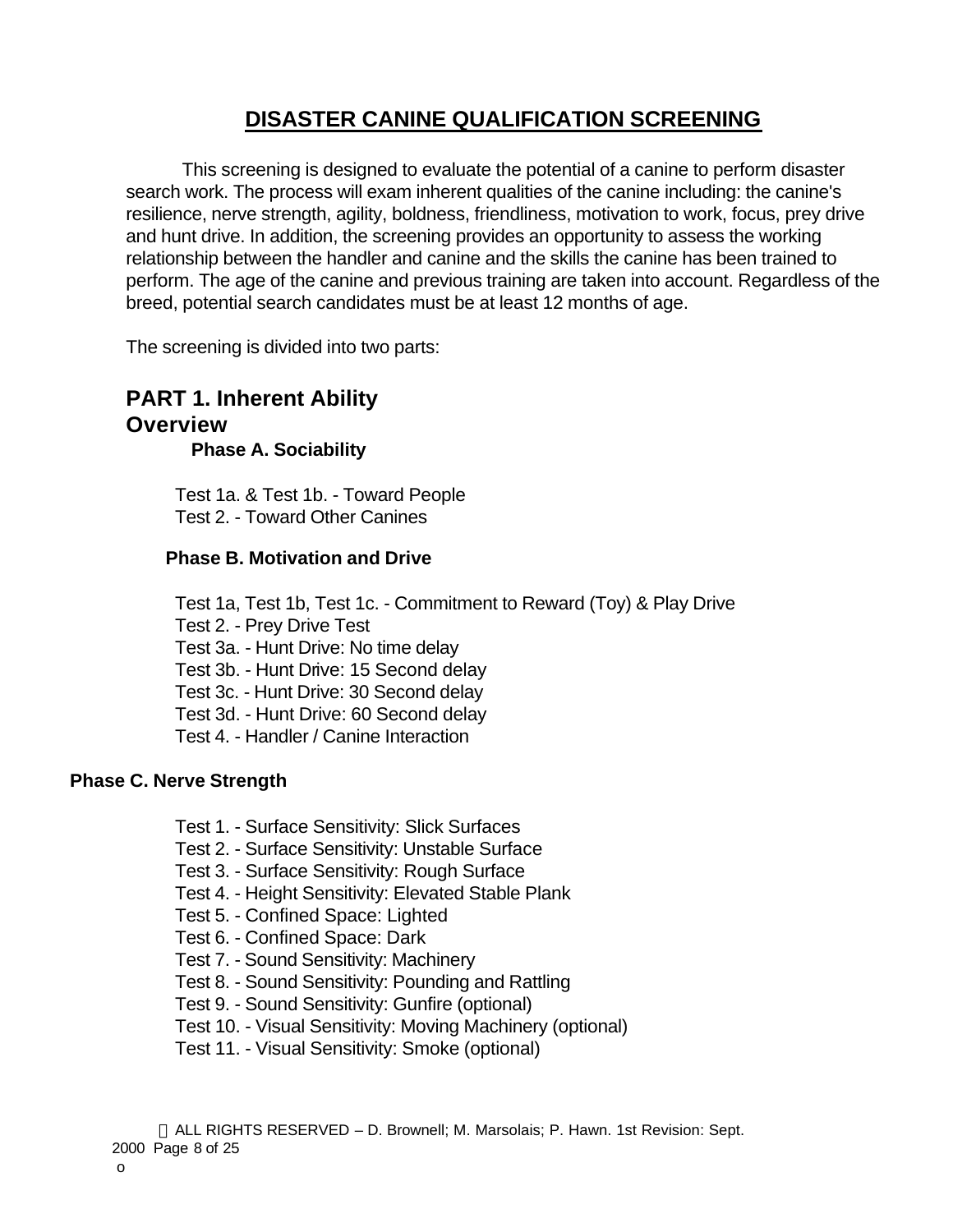# **Part 2. Performance Skills**

## **Overview**

(Canine proceeds to this stage only at the recommendation of the evaluator.)

The Canine is asked to perform the following skills at its current level of ability. This part of the screening will assess the level of performance to which the canine has been trained. This will aid trainers in planning future training and setting goals and objectives for each canine.

## **Phase A. Obedience**

Test 1. Figure 8 (loose lead heeling testing sociability) Test 2. Heeling Test 3. Down Stay Test 4. Recall Test 5. Emergency Stop (Optional)

## **Phase B. Bark Behavior**

Test 1. Barks for Toy Test 2. Barks for Toy from stranger Test 3. Bark Alert at subject in alert prop (need not be concealed)

## **Phase C. Directability**

Test 1a. - Partial course (for less experienced dogs) Test 1 b.- Full course

## **Phase D. Agility and Comfort on Easy Rubble**

Test 1. See Saw Test 2. Tunnel Test 3. Ladder or stairs Test 4. Travel over easy rubble

## **Phase E. Rubble Search** (Only at the recommendation of the evaluator)

This screening program has been developed through a collaborative effort involving the following organizations: Chilport U.S.Inc. (D. Brownell); Dog Speed One (M. Marsolais); and Emergency Response Canines (P.Hawn, M.Remer). [August, 2000]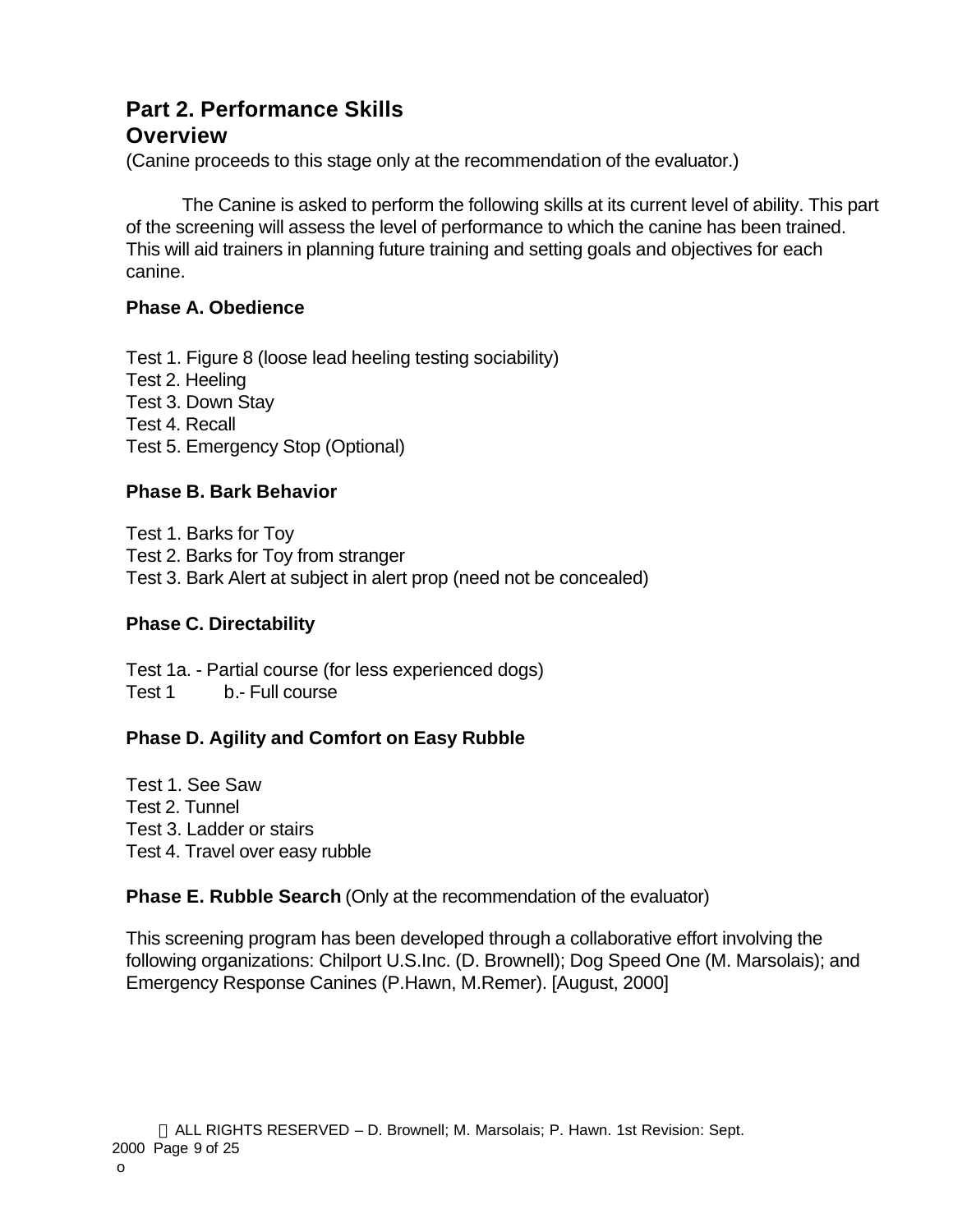# **DISASTER CANINE QUALIFICATION SCREENING**

# **PART 1. Inherent Ability**

## **Phase A. SOCIABILITY**

The disaster canine must be friendly and comfortable around strangers and other canines. A canine must allow another person to move it to a different location in the absence of its owner. The canine must work, live, and be transported in the presence of other canines. The canine must not show aggression.

Personnel:

1 logistics personnel 1assistant to untie canine from fence (not familiar with the canine)

Equipment:

1 6ft. lead 2 carabineers 3 cones 1 stopwatch 1 canine numbered arm bands for each handler

Testing site:

open area, place to tie out canine, fence preferred

### **Test 1a, 1b & 2. - Sociability towards People and Other Canines**

The disaster search canine must be friendly and comfortable around strangers and other canines. One canine is screened at a time. The handler will attach the canine to a secured lead. The handler proceeds to a designated area out of the canine's sight. After 1 minute a stranger walks laterally by the canine at a distance of five feet beyond reach of the tied canine. The distance from the canine will be clearly marked. A stranger then walks laterally and just out of reach of the tied canine with a non-testing canine, selected by the evaluators, on lead at heel. The canine on lead will be between the stranger and the tied canine. The passes are to be repeated. The stranger then returns alone, unties the canine and returns the canine to the handler using the handler's lead.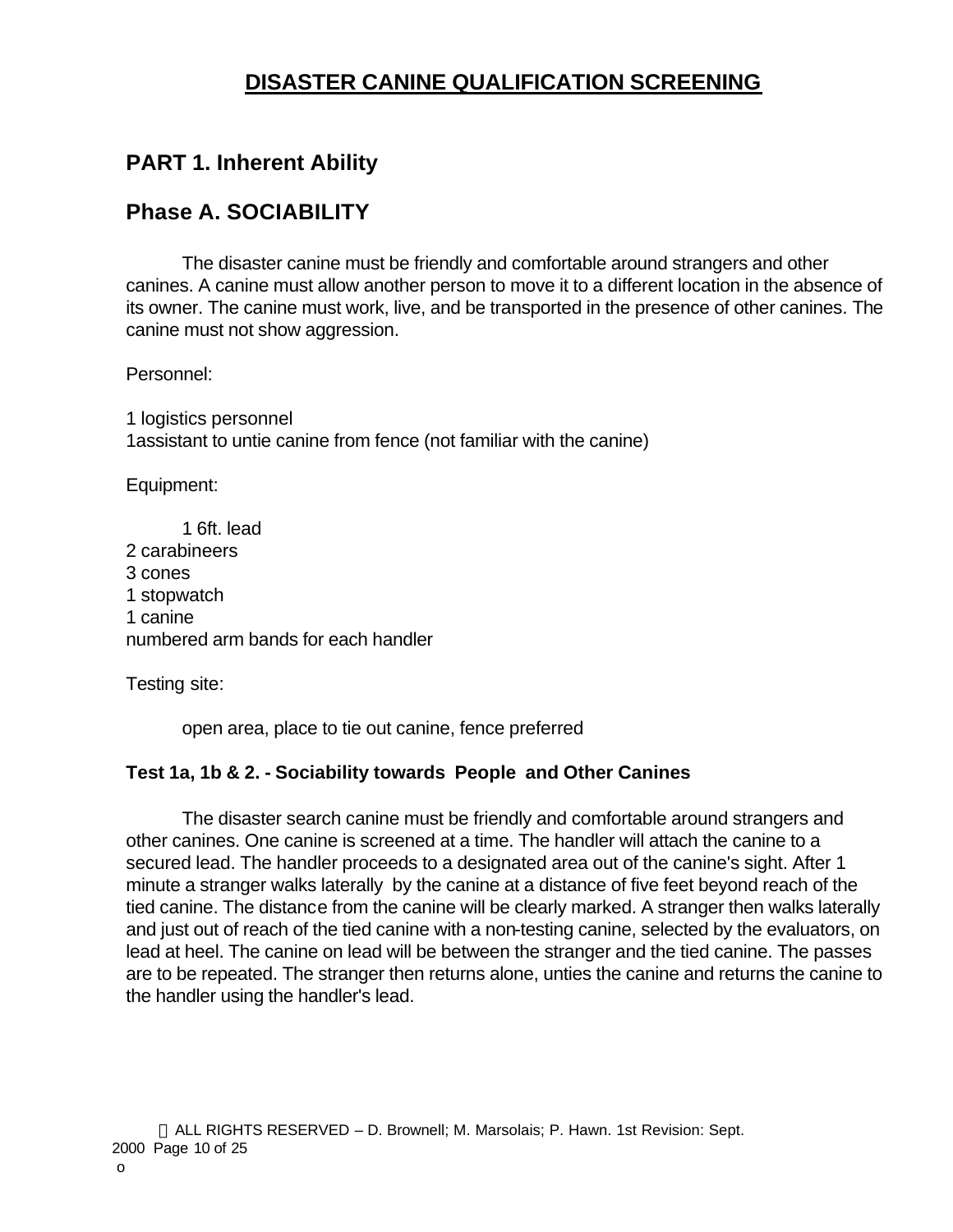### **Test 1a. Sociability Towards People** (Stranger walks by canine)

- [0] Shows defensive flight behavior; growling and moving backwards; ears not fully up: hackles up. Shows stress as stranger approaches; cowers; recoils from stranger; urinates; stays uncomfortable; totally avoids the stranger. Unable to perform exercise.
- [1] Shows defensive fight; aggressive forward behavior, lunging toward person; stands its ground; barking and / or growling; hackles up; tail up; ears pricked; direct eye contact.
- [2] Canine maybe indifferent or tentative; may freeze; wide eyed; crouched body; wrinkled brow; tail tucked and wagging; yawning; initially backs up or retreats, then becomes more comfortable towards stranger.
- [3] Ambivalent toward stranger; stays relaxed; tail wagging; demonstrates no stress and exhibits confidence when a stranger moves by; sociable attitude.

### **Test 2. Sociability Toward Other Canines** (Canine and stranger walk by twice)

- [0] Shows defensive flight behavior; may have growling and barking; not lunging forward; moving backwards; ears not fully up; body crouched; hackles up (either along entire back or just up front). Shows stress as canine approaches; urinates; stays uncomfortable. Unable to perform exercise,
- [1] Defensive fight behavior; aggressive forward behavior; lunging towards canine; stands its ground; barking and/or growling; hackles up; tail up; ears pricked; direct eye contact.
- [2] Canine maybe indifferent or tentative; avoidance behaviors; yawn; stiff tail wag; some attempts to initiate positive social behaviors; becomes over stimulated by presence of other canine.
- [3] Canine maintains position but is clearly relaxed; positive interest in other canine; tail wagging; relaxed body carriage curiosity towards other dog in playful manner; Shows ambivalence towards canine.

### **Test 1b. Sociability Toward People** (Stranger unties canine)

- [0] Shows defensive flight behavior; growling and /or barking; moving backwards; ears not fully erect; body crouching; whiskers back; hackles up (either along entire back or just up front). Shows stress as stranger approaches; cowers; recoils from stranger when approached. Unable to perform exercise.
- [1] Shows defensive fight behavior; aggressive forward behavior; lunging towards person stands their ground; barking and/or growling; hackles up; tail up; ears pricked; direct eye contact.
- [2] Canine may be indifferent or tentative; may freeze; wide eyed; crouched body; wrinkled brow; tail tucked and wagging; yawning; backs up retreating then becomes comfortable and playful with stranger. Goes willingly to stranger.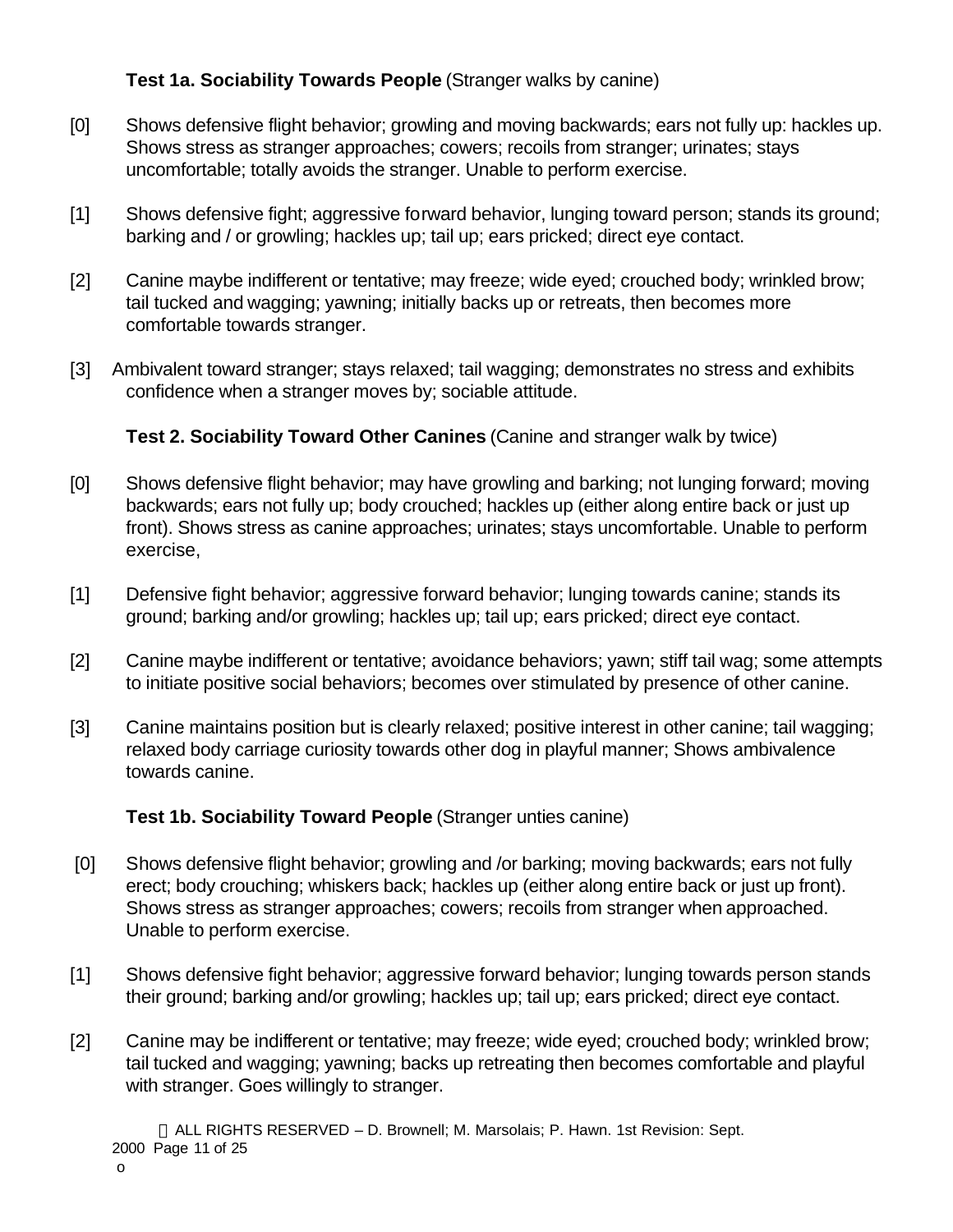[3] Eagerly greets stranger with enthusiasm; tail wagging, demonstrates no stress and exhibits confidence when meeting a stranger; is indifferent; makes body contact, moves forward in an engaging, sociable way.

# **Phase B Motivation and Drive**

Canine drive is defined as an innate impulse that prompts a canine to action (Brownell-Marsolais). The more instinctive an action is, the more reliable it will be (K. Most). A handier must provide something the canine wants which will stimulate the canine into a desired response. Disaster search canines must be highly motivated to search for long periods of time in an environment that is challenging.

Personnel:

1 logistics person 1assistant trained to interact with canine 1 timer 1 person to throw rewards Equipment:

Box of assorted toys or rewards Stop watch Canine's favorite reward or play toy 1 milk crate

Test site:

Unfamiliar open area with places to hide thrown toys; tall grass, shrubs,

### **Test 1a, 1b, 1c Commitment to Toy/Reward and Play Drive**

The dog's commitment to his reward system is evaluated. A canine that readily roughhouses, runs, or engages in tug and/or retrieves with his handler as well as strangers has a high play drive. High play drive is essential for motivating the dog to work and to relieve stress during training and search missions. It also builds a bond between handler and canine partner.

#### **Test 1a. Handler plays with canine/familiar toy.**

The handler is asked to play with his dog using the dog's favorite type of play. They are asked to demonstrate retrieve and/or tug play.

[0] Canine does not engage in play, ignores handler, more interested in environment than toy.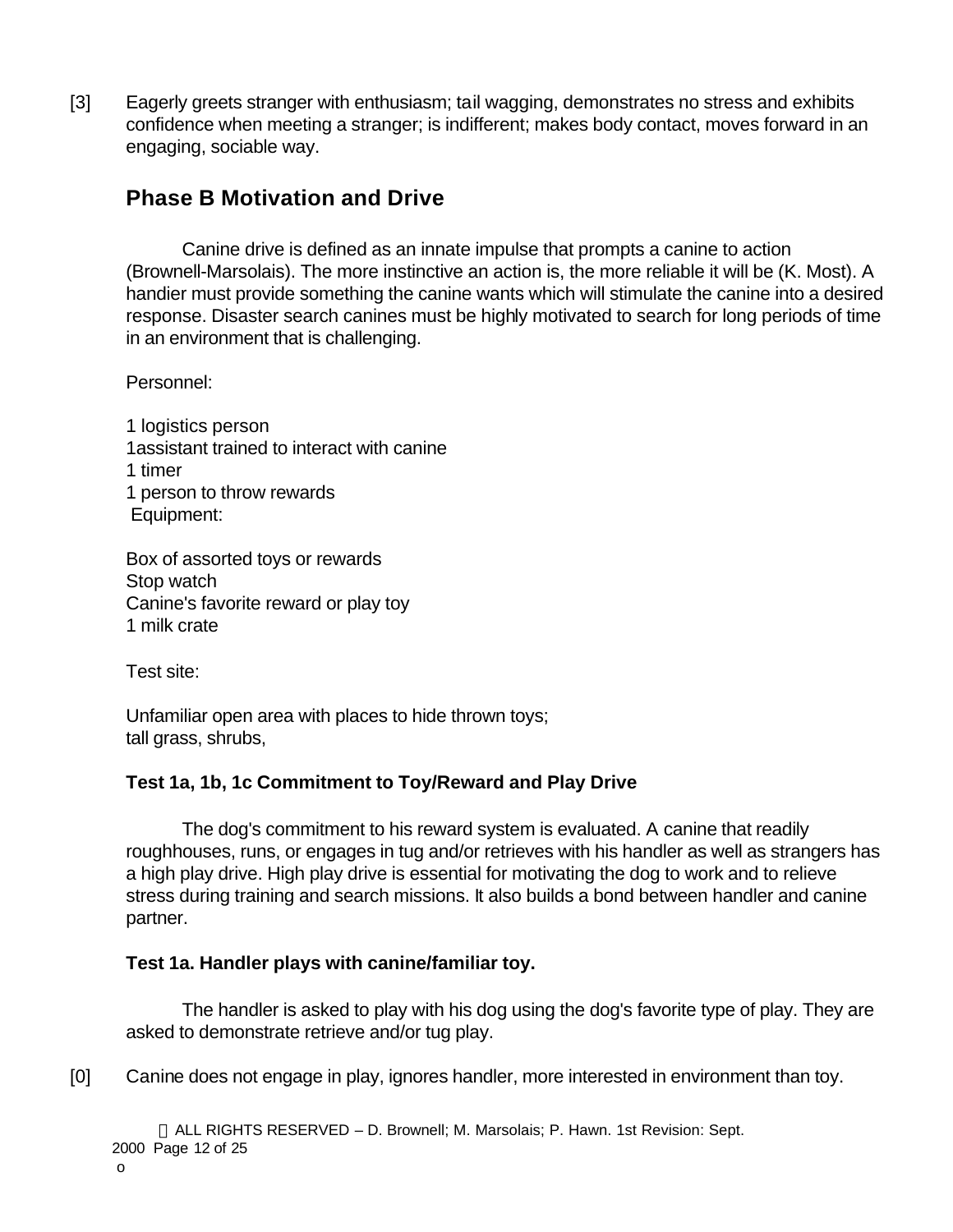- [1] Grabs toy only if teased; starts to play but quickly looses interest ;runs away with toy but soon drops it.
- [2] Grabs the toy and plays but occasionally needs to be coaxed back to play. Plays keep-away; may drop toy when distracted but picks it up again.
- [3] Plays vigorously. Never looses interest, presents toy for continued play , nudges , whines, bark, or paws to get toy for more play, stays focused on toy.

### **Test 1b. Plays with new /unfamiliar toys with handler**

- [0] Canine does not engage in play, ignores handler, more interested in environment than reward.
- [1] Canine chooses to play with toy similar to their own, ignores others. Looses interest easily.
- [2] Canine plays with other toys, but with less intensity, still prefers toy similar to his own, but continues to play.
- [3] Canine plays with all available toys enthusiastically; never looses focus.

#### **Test 1 c. Plays with stranger with familiar toy**

- [0] Canine does not engage in play, ignores stranger looks toward handler for support, more interested in environment than reward.
- [1] Canine grabs toy only if teased, starts to play but quickly loses interest, runs away with toy but soon drops it, may look for handier support.
- [2] Canine grabs toy and plays but occasionally needs to be coaxed back to play. Plays keep-away; may drop toy or return to handier, but comes back to stranger.
- [3] Canine plays vigorously. Never looses interest, presents toy for continued play, nudges, whines, barks, or paws to get toy for more play, stays focused on reward.

#### **Test 2 Prey Drive**

In the prey drive test, a canine is evaluated on his eagerness to pursue and capture prey. This test is run ten times. The handier provides the canine's favorite toy or object to the evaluator. The assistant or evaluator excites the canine with the object and then throws it so that it remains visible to the canine. As the object hits the ground the canine is released. If possible, the canine should not be held but is focused on evaluator and toy. The Canine is evaluated for speed and enthusiasm by which he pursues and takes hold of the object.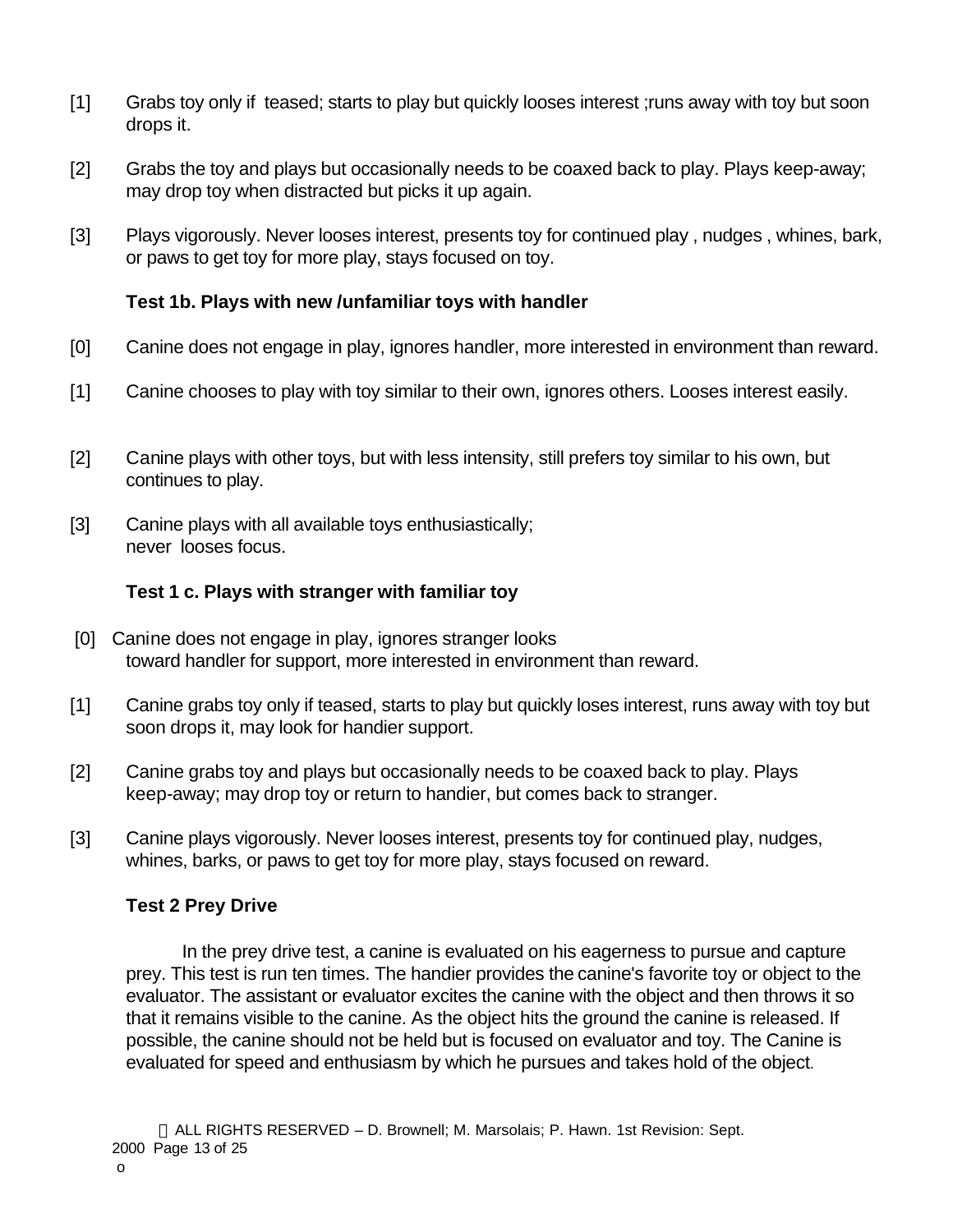- [0] Canine **walks** toward object; canine sniffs object but does not pursue or carry it; canine gets distracted and goes off to explore surroundings. Canine looses interest after less than 5 throws.
- [1] Canine **trots** toward object; canine picks up object, but does not retrieve or consistently carry object; behavior declines after 5 throws or maintains slow pace on all throws.
- [2] Canine goes to object at a **steady** pace; Canine picks up object and carries it around or back to handler and evaluator; canine is **mildly distracted** by surroundings; canine performs consistently on pursuit and seizure of object. Behavior declines after 7 throws.
- [3] Canine **quickly** and **enthusiastically** runs after object; canine energetically seizes the object and carries it around or back to handler and evaluator; canine is **not distracted** by surroundings; canine performs similar pursuit and seizure. Behavior is maintained on all retrieves; stays consistent in its focus and enthusiasm for the object.

#### **Test 3a, 3b, & 3c. Hunt Drive**

In the hunt drive test, a canine is evaluated on their willingness to use their nose to search for "prey" that is not visible. A canine with a distinct hunt drive can be readily trained to "hunt" for victims in SAR/ Disaster search work. A canine candidate exhibiting outstanding prey and hunt drives has the potential for being a distinguished SAR/Disaster search canine. There are four sub-tests. While the handler restrains the candidate, the evaluator or assistant throws the candidate's toy into tall grass, brush etc. so that it is out of sight. The canine is evaluated for its willingness, eagerness and tenacity for entering the area and searching for its toy. Allow 1 minute for each hunt test. No commands are given.

### **Test 3a. Hunt Drive: No Time Delay**

- [0] Canine **does not enter** brush; Canine searches on outside of brush; canine does not find and retrieve object; canine begins exploring other areas or returns to handler and evaluator.
- [1] Canine **trots** to brush line and tentatively enters area; canine searches for short period and repeatedly comes back out of brush; canine may locate object but sometimes quits searching when object is not quickly located.
- [2] Canine goes to brush line at **a steady pace** and looks for easy access into brush;canine searches for object; but occasionally exits area and returns to handler and evaluator; canine searches area thoroughly and locates object or until evaluator determines search has gone on long enough.
- [3] Canine **quickly** and **enthusiastically** commits to brush area without delay; canine works area until object is located or evaluator has determined canine has searched long enough; canine

 ALL RIGHTS RESERVED – D. Brownell; M. Marsolais; P. Hawn. 1st Revision: Sept. 2000 Page 14 of 25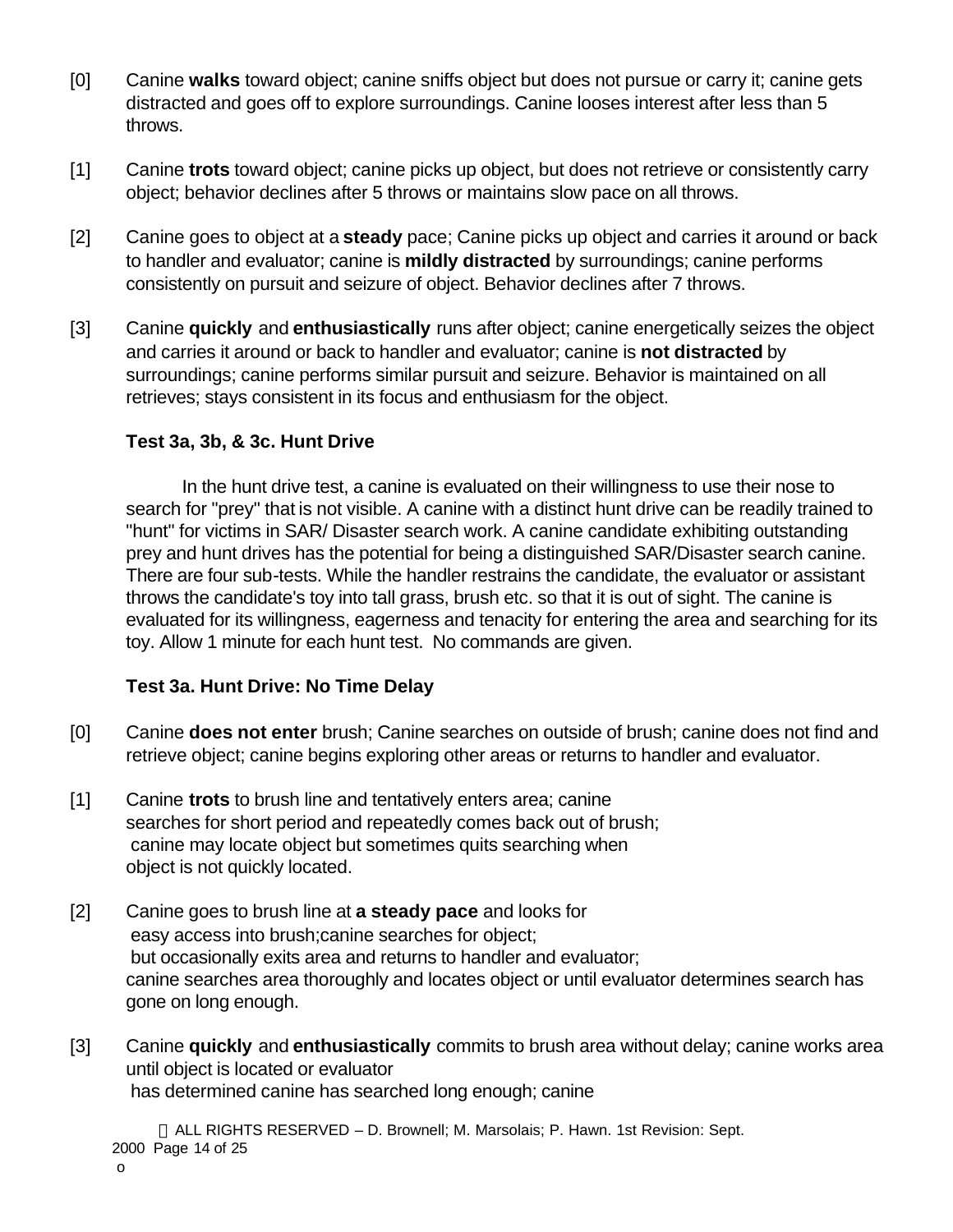retrieves object and brings it back to handler or evaluator; canine never leaves search area.

## **Test 3b. Hunt Drive: 15 second delay**

- [0] Canine **does not enter** brush; Canine searches on outside of brush; canine does not find and retrieve object; canine begins exploring other areas or returns to handier and evaluator.
- [1] Canine **trots** to brush line and tentatively enters area; canine searches for short period and repeatedly comes back out of brush; canine may locate object but sometimes quits searching when object is not quickly located.
- [2] Canine goes to brush line **at a steady pace** and looks for easy access into it; canine searches for object but occasionally exits area and returns to handier and evaluator; canine searches area thoroughly and locates object or until evaluator determines search has gone on long enough.
- [3] Canine **quickly** and **enthusiastically** commits to brush area without delay; canine works area until object is located or evaluator has determined canine has searched long enough; canine retrieves object and brings it back to handier or evaluator; canine never leaves search area and stays focused

## **Test 3c. Hunt Drive: 30 second time delay and canine is turned around 360 before being released**

- [0] Canine **does not enter** brush; Canine searches on outside of brush; canine does not find and retrieve object; canine begins exploring other areas or returns to handler and evaluator.
- [1] Canine **trots** to brush line and tentatively enters area; canine searches for short period and repeatedly comes back out of brush; canine may locate object but sometimes quits searching object is not quickly located.
- [2] Canine goes to brush line at **a steady pace** and looks for easy access into it; canine searches for object but occasionally exits area and returns to handler and evaluator; canine searches area thoroughly and locates object or until evaluator determines search has gone on long enough.
- [3] Canine **quickly** and **enthusiastically** commits to brush area without delay; canine works area until object is located or evaluator has determined canine has searched long enough; canine retrieves object and brings it back to handler or evaluator; canine never leaves search area and stays focused.

### **Test 3d. Hunt Drive: 60 Second Delay and canine is turned 360 before being released**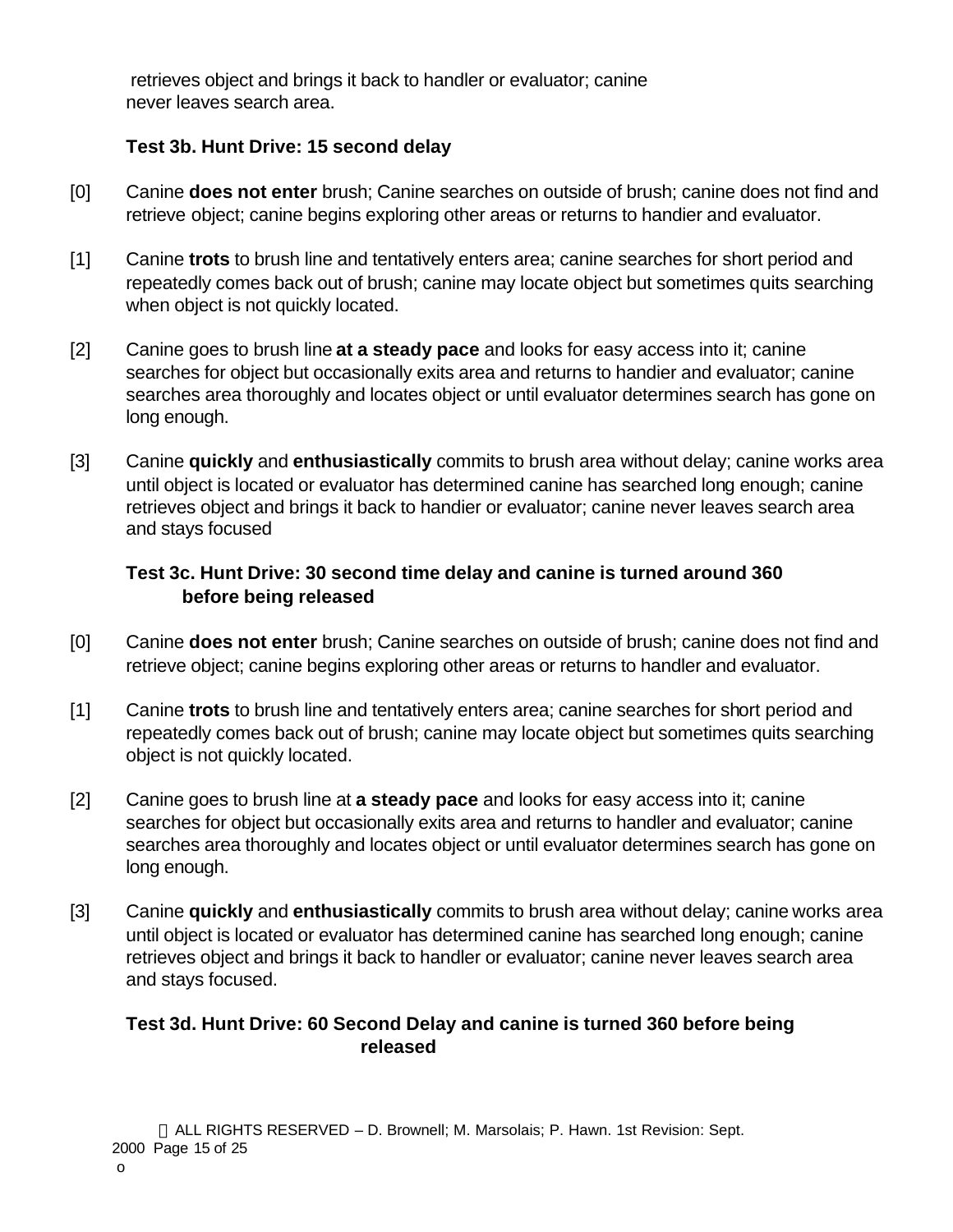- [0] Canine **does not** enter brush; canine searches on outside of brush; canine does not find and/or seize object canine begins exploring other areas or returns to handler and evaluator.
- [I] Canine **trots** to brush line and tentatively enters area; canine searches for short period and repeatedly comes back out of brush; canine may locate object but sometimes quits searching when object is not quickly located.
- [2] Canine goes to brush line at **a steady pace** and looks for easy access into it; canine searches for object but occasionally exits area and returns to handier and evaluator; canine searches area thoroughly and locates object or until evaluator determines search has gone on long enough.
- [3] Canine **quickly** and **enthusiastically** commits to brush area without delay; canine works area until object is located or evaluator has determined canine has searched long enough; canine retrieves object and brings it back to handier or evaluator; canine never leaves search area and stays focused.

#### **Test 4. Handler/Canine Interaction**

The interaction between the handler and canine is observed during the screening. The handler is also asked to sit canine. When directed by the evaluator, handler releases the canine from a sit and follows with a reward.

- [0] Canine ignores handler. Refuses reward. Handler and canine do not have an established working relationship.
- [1] Canine needs to be refocused, takes reward but immediately drops it and becomes distracted. Handler must coax canine to continue interaction. Canine frequently ignores handler. Handler and canine have a weak working relationship and lack a positive working attitude.
- [2] Canine and handler have a fair working relationship. Canine focuses on handler but lacks enthusiasm. Takes reward from handler and continues to interact only with handler's encouragement. Handler and canine work as a team and have a fair working attitude.
- [3] Canine maintains very good eye contact and focus; anticipates and takes toy. Handler and canine work very well as a team, possess well-established relationship, reward system and very good positive working attitude.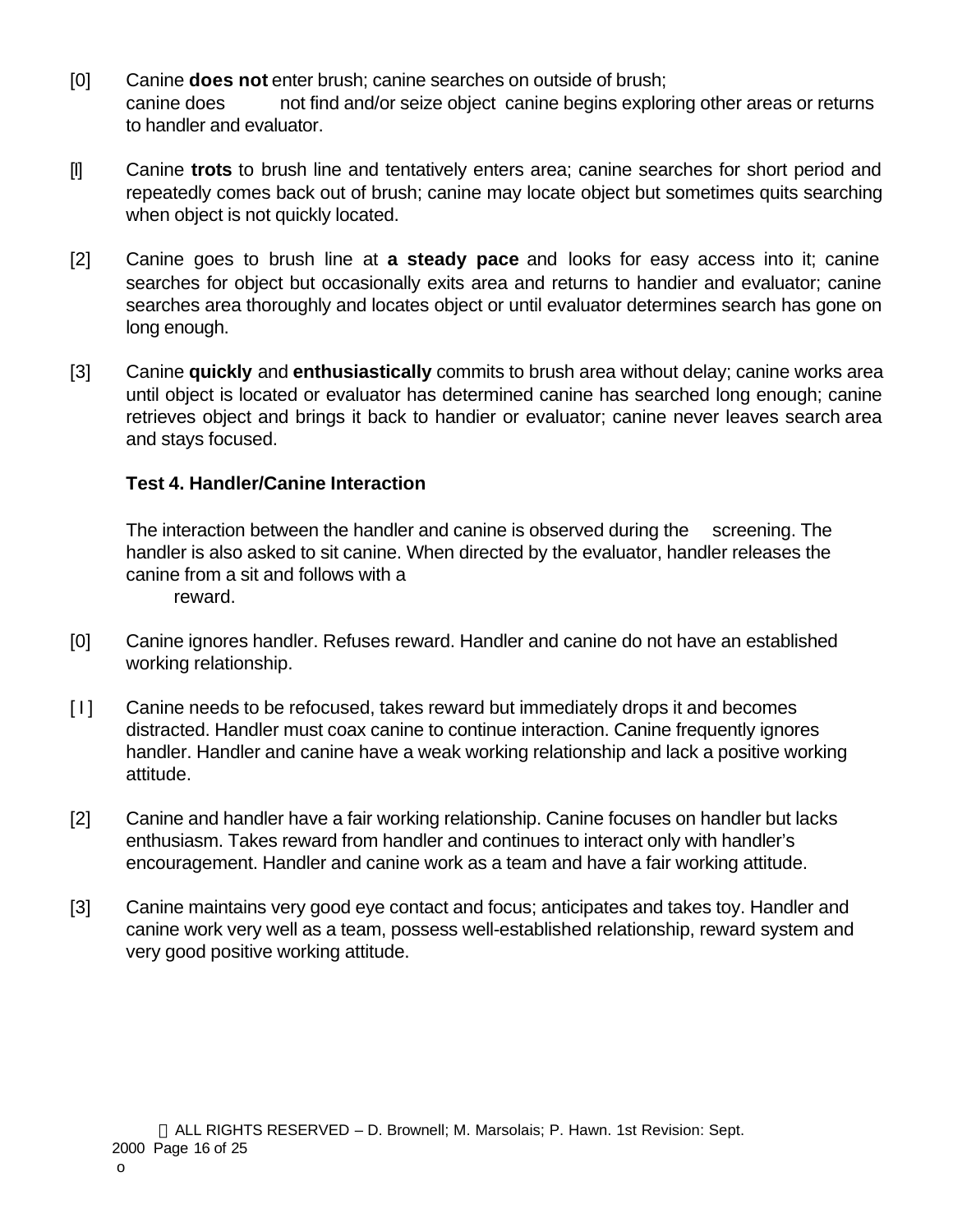# **Phase C. Nerve Strength**

Nerve strength refers to a canine's ability to deal with or adapt to stress-producing environmental stimuli. The disaster canine must have the nerve strength to adapt and work when challenged by working on a variety of surfaces, in confined areas, and exposed to noise distractions.

Personnel:

2 logistic personnel

1 person to deal with noise distractions

Equipment:

Noisy machine; leaf blower, weed whacker, lawnmower, generator

1wide chain

rough surface

1 tin or metal tray; metal surface; metal container

1 slick surface;

2 plastic barrels bolted together with both ends open;

1 slide,

1 unstable surface; sheets of plywood resting on uneven surface or pile of wood scrap 6 wood pallets

2 - 3ft high spools or 2 stable boxes or platforms to elevate a plank

1 wooden plank 8 or 10 feet in length by at least 16 inches wide

1 confined area (lighted); machine room, office, shed, tunnel

1 confined area (dark); small room, closet, two barrels bolted together with one end opened.

### Testing site:

Outdoor area for set up of sound distractions, open area, barn, building with debris, closets, utility room

During this part of the screening the handier may only use a food lure, if needed, on the second repetition. The canine needs to be evaluated without working in drive. If the canine is over-motivated by the toy, a clear picture of the dogs nerve strength may not be reflected. The canine must perform each task twice. The second repetition tests the canine's ability to process and manage a challenge to their nerve strength.

## **Test 1. Surface Sensitivity; Slick surfaces**

The Canine is asked to travel across a slick surface. The canine must go across twice.

[0] Canine refuses to go across surface. Avoids obstacle, refuses food.

 ALL RIGHTS RESERVED – D. Brownell; M. Marsolais; P. Hawn. 1st Revision: Sept. 2000 Page 17 of 25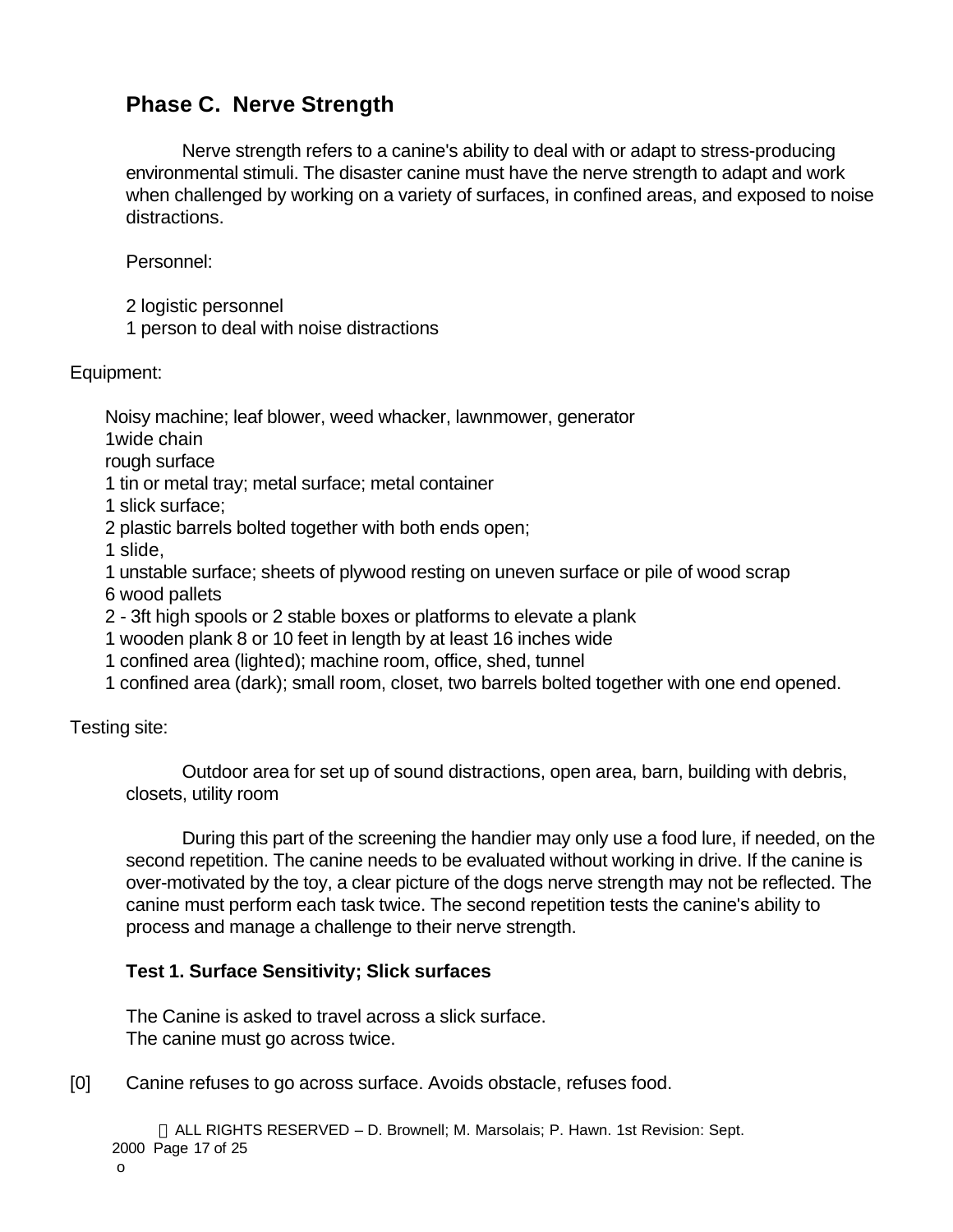- [1] Canine starts and stops before getting onto surface; looks to handler; handler must' repeatedly coax canine to get canine across; canine freezes on surface; on second repetition canine does it slowly, cautiously and/or avoids obstacle, showing a decline in performance. Nails may be out on both attempts.
- [2] During first repetition, canine starts slowly and proceeds cautiously across surface; canine does not freeze on surface; handler infrequently coaxes canine across surface. Canine uses nails and pads to maintain grip. On second repetition the canine may be more confident; performance is maintained and/or improved.
- [3] On both repetitions the canine moves across surface; canine is very confident and stable on the surface. Needs little support or encouragement. Not stressed by the exercise. Performance is maintained or improved.

### **Test 2. Surface Sensitivity: Unstable surface**

Canine is asked to travel across an unstable surface. The canine must go across twice.

- [0] Canine refuses to go across surface. Avoids obstacle, refuses food. Unable to complete exercise.
- [1] Canine starts and stops before getting onto surface; looks to handier; handler must repeatedly coax canine to get the canine across; canine freezes on surface; on second repetition canine does it slowly, cautiously and/or avoids obstacle, showing a decline in performance.
- [2] At first attempt canine starts slowly and proceeds cautiously across surface; canine does not freeze on surface; handler infrequently coaxes canine across surface. On second repetition the canine may be more confident performance is maintained or improved.
- [3] On both attempts the canine moves across surface; canine is very confident and stable on the surface. Needs little support or encouragement. Not stressed by the exercise. Performance is maintained or improved.

#### **Test 3. Surface Sensitivity: Rough surface**

Canine is asked to travel across a rough surface. The canine must go across twice.

[0] Canine refuses to go across surface. Avoids obstacle, refuses food. Unable to complete exercise.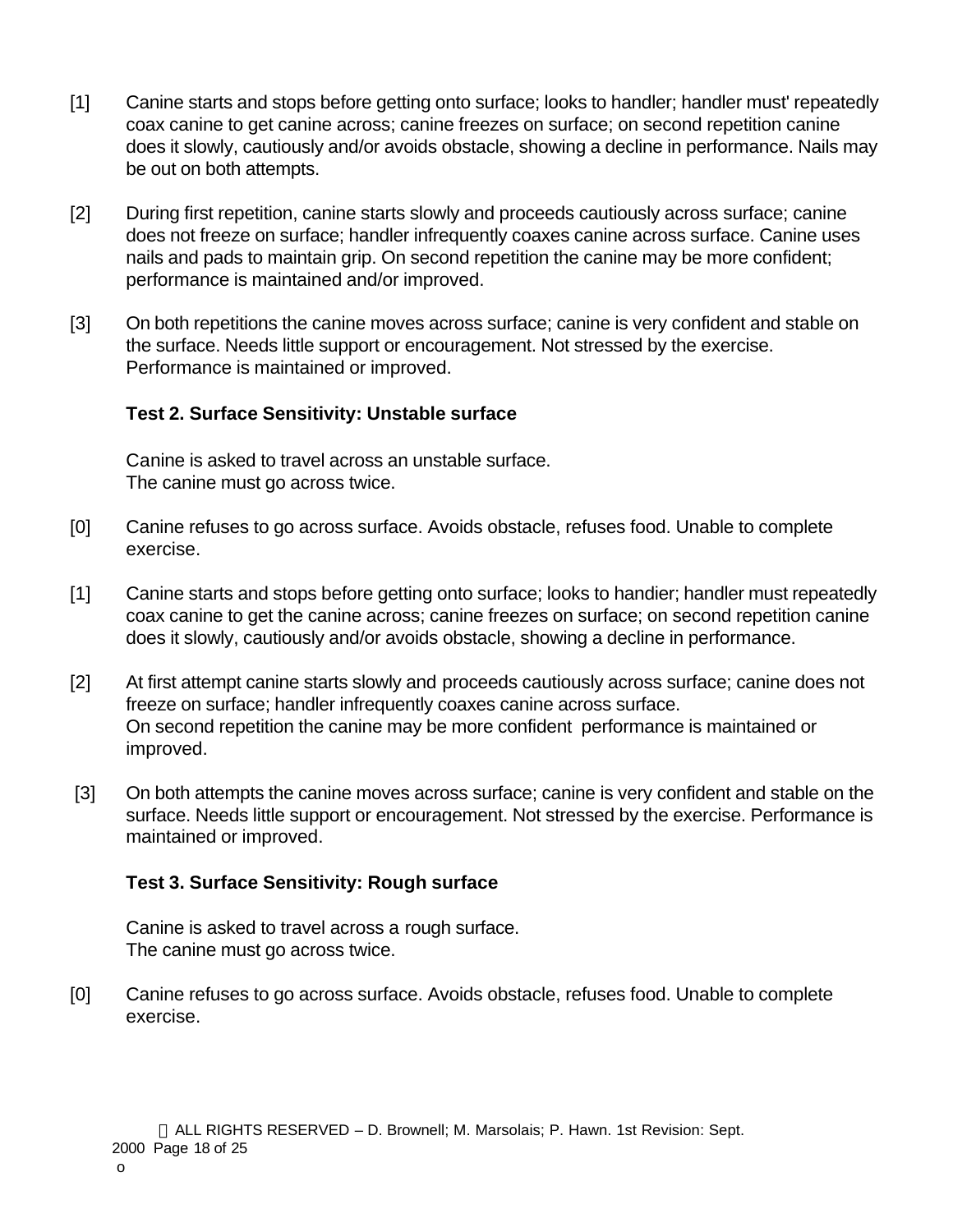- [1] Canine starts and stops before getting onto surface; looks to handler; handler must repeatedly coax canine to get the canine across; canine freezes on surface; on second repetition canine does it slowly, cautiously and/or avoids obstacle, showing a decline in performance.
- [2] At first attempt canine starts slowly and proceeds cautiously across surface; canine does not freeze on surface; handler infrequently coaxes canine across surface. On second repetition the canine may be more confident; performance is maintained or improved.
- [3] On both repetitions the canine moves across surface; canine is very confident and stable on the surface. Needs little support or encouragement; uses pads; not stressed by the exercise. Performance is maintained and/or improved.

### **Test 4. Height Sensitivity: Elevated plank**

Canine is asked to cross an elevated plank. Canine must go across twice.

- [0] Canine refuses to jump up onto surface and cross plank. Avoids obstacle, refuses food.
- [1] Canine starts and stops before getting onto surface; looks to handler; handler must repeatedly coax canine to get the canine across; canine freezes on surface; on second repetition canine does it slowly, cautiously and/or avoids obstacle. Performance is maintained or declines.
- [2] At first attempt canine starts slowly and proceeds cautiously across surface; canine does not freeze on surface; handler infrequently coaxes canine across surface. On second repetition the canine may be more confident; performance is maintained or improved.
- [3] On both repetitions the canine moves across surface; canine is very confident and stable on the surface. Needs little support or encouragement. Not stressed by the exercise. Performance is maintained or improved.

### **Test 5. Confined Space: Lighted**

Canine is taken to a confined space and enters the lighted area

- [0] Canine refuses to entire the confined space. Avoids area, refuses food.
- [1] Canine starts and stops before getting into the area; looks to handler; handler must repeatedly coax canine to get the canine to enter; canine freezes; on second repetition canine does it slowly, cautiously and/or avoids obstacle, performance is maintained or declines.
- [2] At first attempt canine starts slowly and proceeds cautiously into area; canine does not freeze on surface; handler infrequently coaxes canine across surface. On second repetition the canine may be more confident; performance is maintained or improved.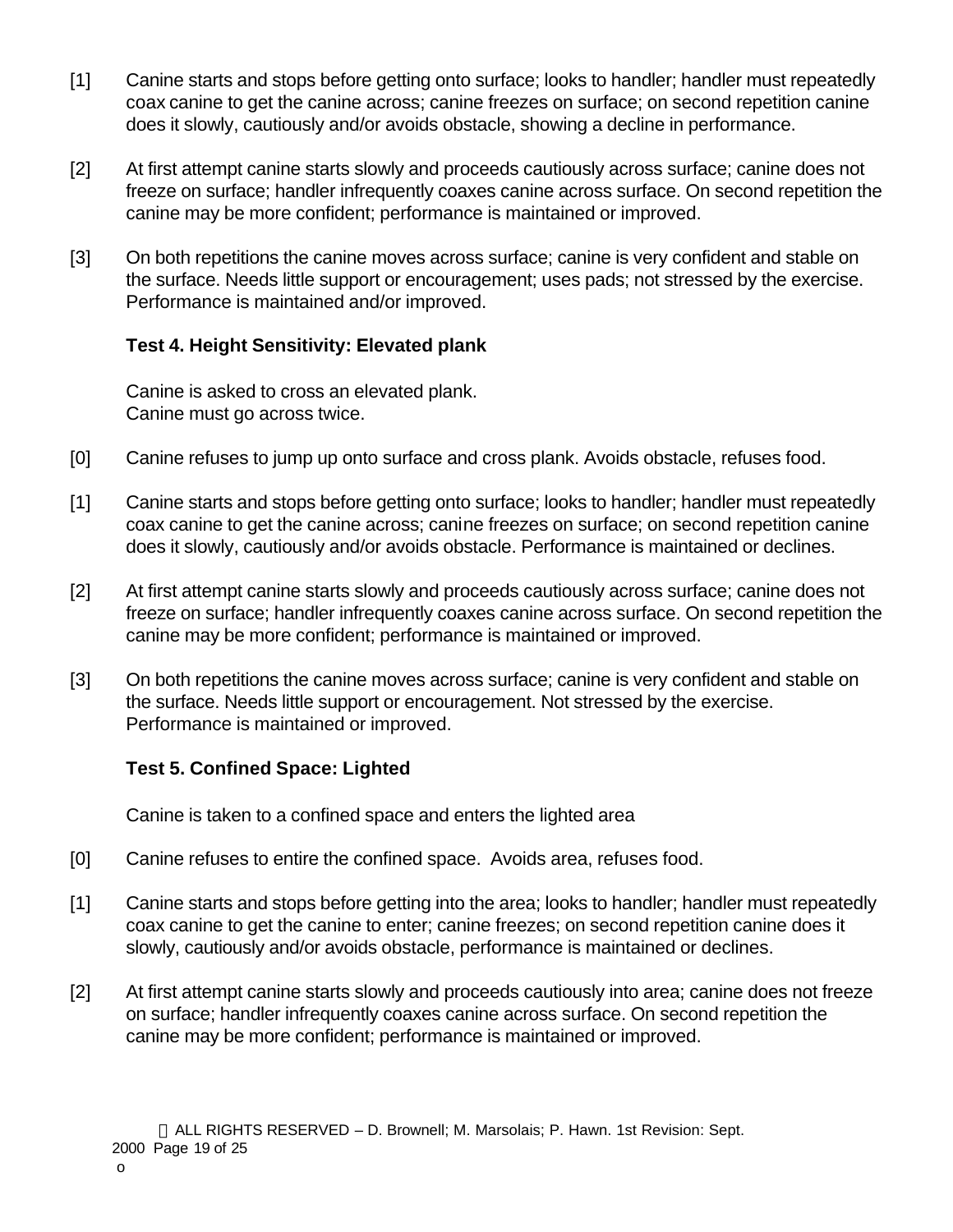[3] On both repetitions the canine moves into the area; canine is very confident and stable; needs little support or encouragement. Not stressed by the exercise. Performance is maintained or improved.

### **Test 6. Confine Space: Dark**

Canine is taken to a confined area and enters the dark area.

- [0] Canine refuses to enter confined space. Avoids area, refuses food.
- [1] Canine starts and stops before getting into the area; looks to handler; handler must repeatedly coax canine to get the canine to enter; canine freezes; on second repetition canine does it slowly, cautiously and/or avoids obstacle, showing a decline performance.
- [2] At first attempt canine starts slowly and proceeds cautiously into area; canine does- not freeze in area; handler infrequently coaxes canine into area. On second repetition the canine may be more confident; performance is maintained or improved.
- [3] On both repetitions the canine moves into the area; is very confident and stable; needs little support or encouragement. Not stressed by the exercise. Performance is maintained or improved.

### **Test 7. & Test 8. Sound Sensitivity: Machinery and Pounding/Rattling**

Canine is on a loose lead and is walked by the handler and passes by the running machinery and then continues on into second area walking by the pounding chain on metal or similar noise. The dog is reversed and walks past both sounds again.

### **Test 7 Sound Sensitivity: Machinery**

- [0] Canine runs from object; Canine flees scene; pulls away; hides behind handler; lays down; freezes and refusing to walk on.
- [1] Canine clings to handler or jumps up on handler; whines, and looks to handler; handler must repeatedly coax canine; moves away from sound source but canine does not flee area and moves on; On second repetition performance declines or is maintained.
- [2] Canine infrequently looks around at sound source; canine displays some anxiety and is tentative on approach but stays in area; alert but wary; goes toward sound source. On second repetition may be more confident; performance is maintained or improved.
- [3] On both repetitions the canine acknowledges the sound source; canine is alert, relaxed and confident; performance is maintained or improved.

## **Test 8. Sound Sensitivity: Pounding and rattling**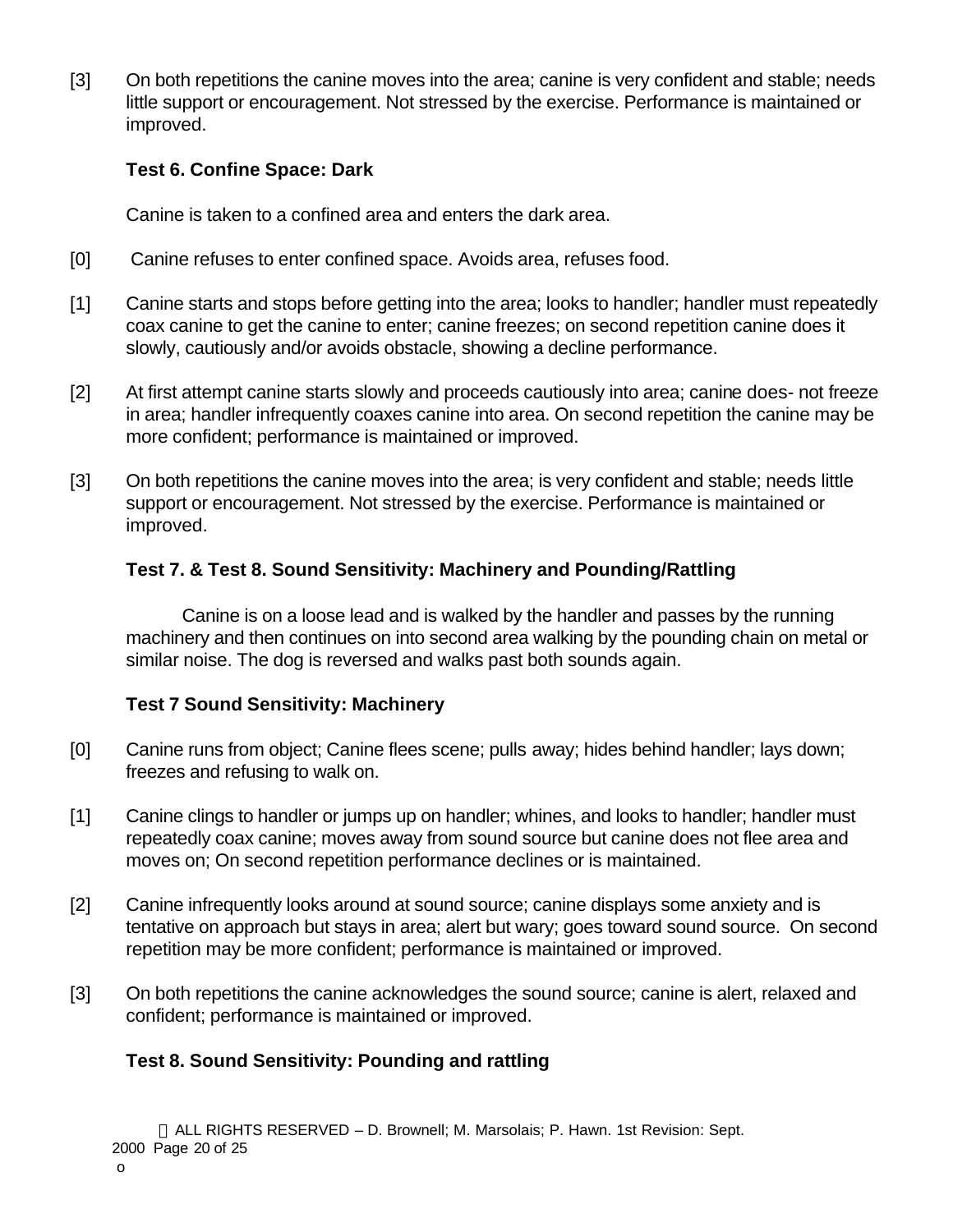- [0] Canine runs from object; Canine flees scene; pulls away; hides behind handler and lies down; freezes and refuses to walk on.
- [1] Canine clings to or jumps upon handler; whines, and looks to handler; handler must repeatedly coax canine; moves away from sound source but does not flee area and moves on; On second repetition behavior declines or is maintained.
- [2] Canine infrequently looks around at sound source; canine displays some anxiety and is tentative on approach but stays in area; alert but wary; goes towards source. On second repetition may be more confident; performance is maintained or improved.
- [3] On each repetition the canine acknowledges sound source; canine is alert, relaxed, and confident; performance is maintained or improved.

### **Test 9. Sound Sensitivity: Gunfire (Optional)**

Starter pistol is fired 30 feet behind canine.

- [0] Canine runs from sound; canine flees scene; canine hides behind handler and lies down; canine is stressed and unnerved.
- [1] Canine clings to or jumps up on handier; whines; moves away from sound but does not flee area; handier repeatedly reassures canine.
- [2] Canine looks around and displays some anxiety; canine is tentative and stays in the area; canine is alert.
	- [3] Canine acknowledges sound; canine is alert, and relaxed and confident.

### **Test 10. Visual Sensitivity: Moving Machinery (Optional)**

Canine and handler enter area with moving machinery. The canine is on a loose lead.

- [0] Canine attempts to flee scene; canine hides behind handler and lays down; canine is stressed and unnerved.
- [1] Canine clings to or jumps up on handier; whines; moves away from activity but does not flee area; is stressed; handler repeatedly reassures canine.
- [2] Canine looks around and displays some anxiety; canine is tentative and stays in the area; is willing to move toward machinery; canine is alert.
- [3] Canine acknowledges activity; canine is alert, relaxed and confident.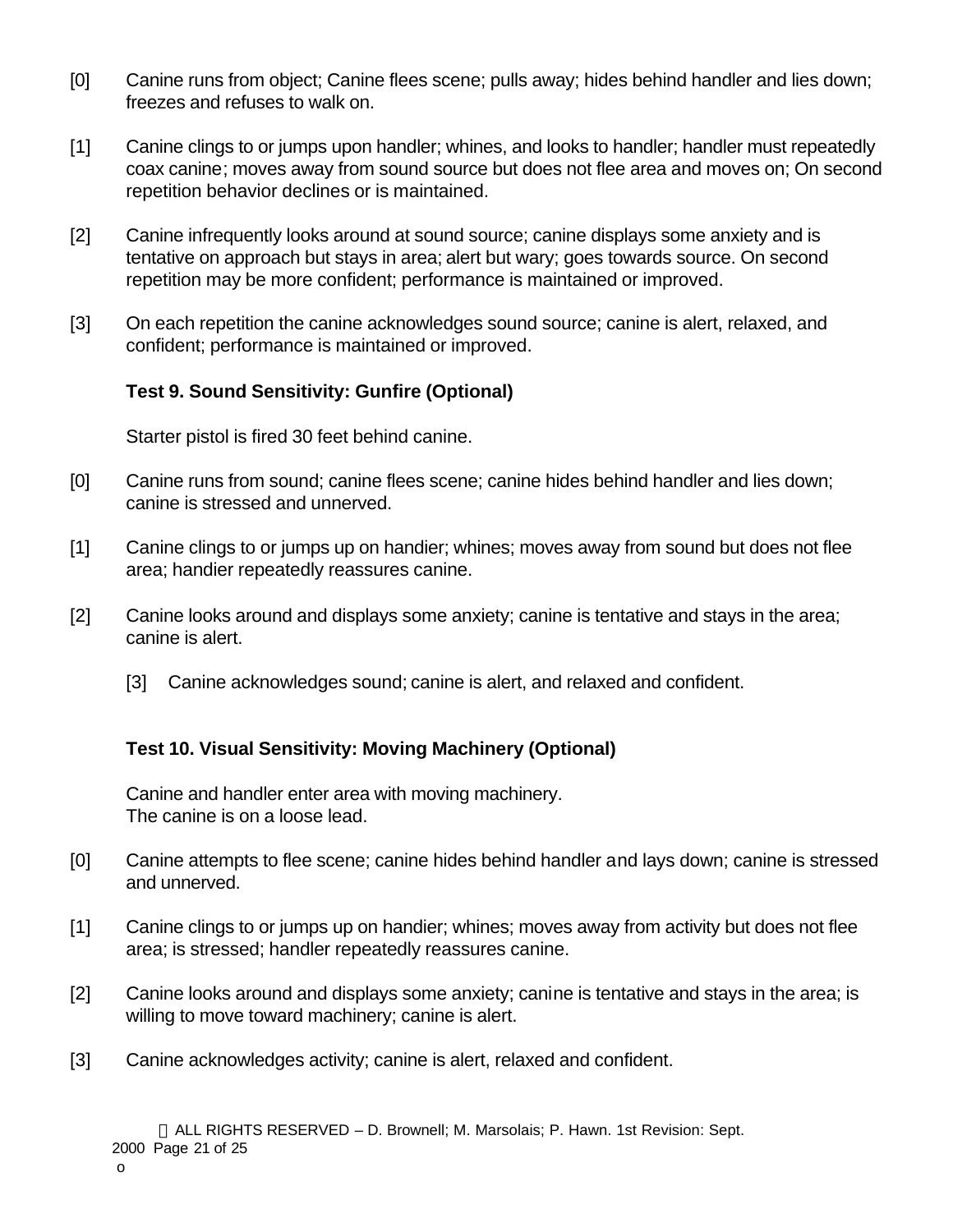### **Test 11. Visual Sensitivity: Smoke (Optional)**

Canine is walked into an area on loose lead where a smoke bomb has been set off.

- [0] Canine becomes disoriented; canine refuses to enter area or attempts to flee area canine lies down, becomes submissive.
- [1] Canine clings to or jumps up on handier; canine whines; canine moves away from handler but does not flee area; handier repeatedly reassures canine.
- [2] Canine infrequently looks around; canine displays some anxiety; canine moves through smoke with handier; handier infrequently reassures canine.
- [3] Canine is not distracted by smoke; canine is alert, relaxed and confident; handler does not have to reassure canine.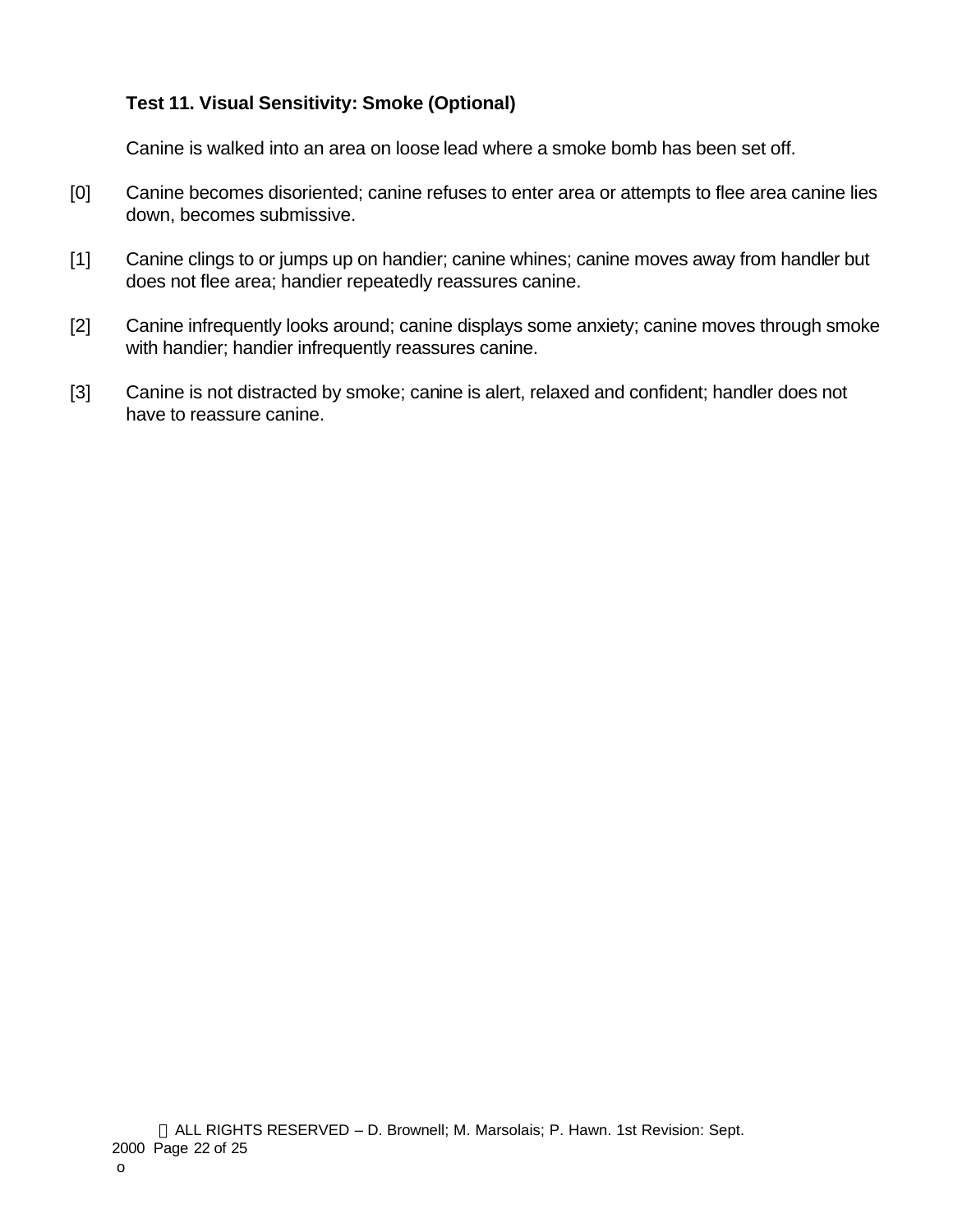## **BROWNELL-MARSOLAIS SCALE SCORE SHEET**

| Handler Phone (w) (H)                                                                                                                                                                                       |                                                                                                                       |        |  |
|-------------------------------------------------------------------------------------------------------------------------------------------------------------------------------------------------------------|-----------------------------------------------------------------------------------------------------------------------|--------|--|
|                                                                                                                                                                                                             |                                                                                                                       |        |  |
| Date Canine Breed Breed Age                                                                                                                                                                                 |                                                                                                                       |        |  |
|                                                                                                                                                                                                             |                                                                                                                       |        |  |
| Phase B. Motivation / Drive Total Score_________ Calculated Score_____<br>Phase C: Nerve Strength Total Score_____________Calculated Score____<br>Canine is screened as a/an_____________________ candidate |                                                                                                                       |        |  |
| <b>Phase A - Sociability (Scored independently from Phase B &amp; Phase C)</b>                                                                                                                              |                                                                                                                       |        |  |
| Score                                                                                                                                                                                                       |                                                                                                                       |        |  |
| ___ Test 1a - Stranger walks by                                                                                                                                                                             |                                                                                                                       |        |  |
| __ Test 1b - Stranger unties canine                                                                                                                                                                         |                                                                                                                       |        |  |
| ___ Test 2 - Unfamiliar canine walks by                                                                                                                                                                     |                                                                                                                       |        |  |
|                                                                                                                                                                                                             |                                                                                                                       |        |  |
|                                                                                                                                                                                                             | <u> 1989 - Johann John Stoff, deutscher Stoffen und der Stoffen und der Stoffen und der Stoffen und der Stoffen u</u> |        |  |
| Total score of all tests administered                                                                                                                                                                       |                                                                                                                       |        |  |
| Number of tests conducted                                                                                                                                                                                   |                                                                                                                       |        |  |
|                                                                                                                                                                                                             | Sociability Calculation (Total scores / number of test)                                                               |        |  |
| <b>Sociability Score</b><br>$0 = 0.0 - 0.9$ unpromising candidate<br>$1 = 0.9 - 1.6$ less promising candidate<br>$2 = 1.7 - 2.4$ promising candidate<br>$3 = 2.5 - 3.0$ very promising candidate            |                                                                                                                       |        |  |
| PART 1. INHERENT ABILITY                                                                                                                                                                                    |                                                                                                                       | Canine |  |

 ALL RIGHTS RESERVED – D. Brownell; M. Marsolais; P. Hawn. 1st Revision: Sept. 2000 Page 23 of 25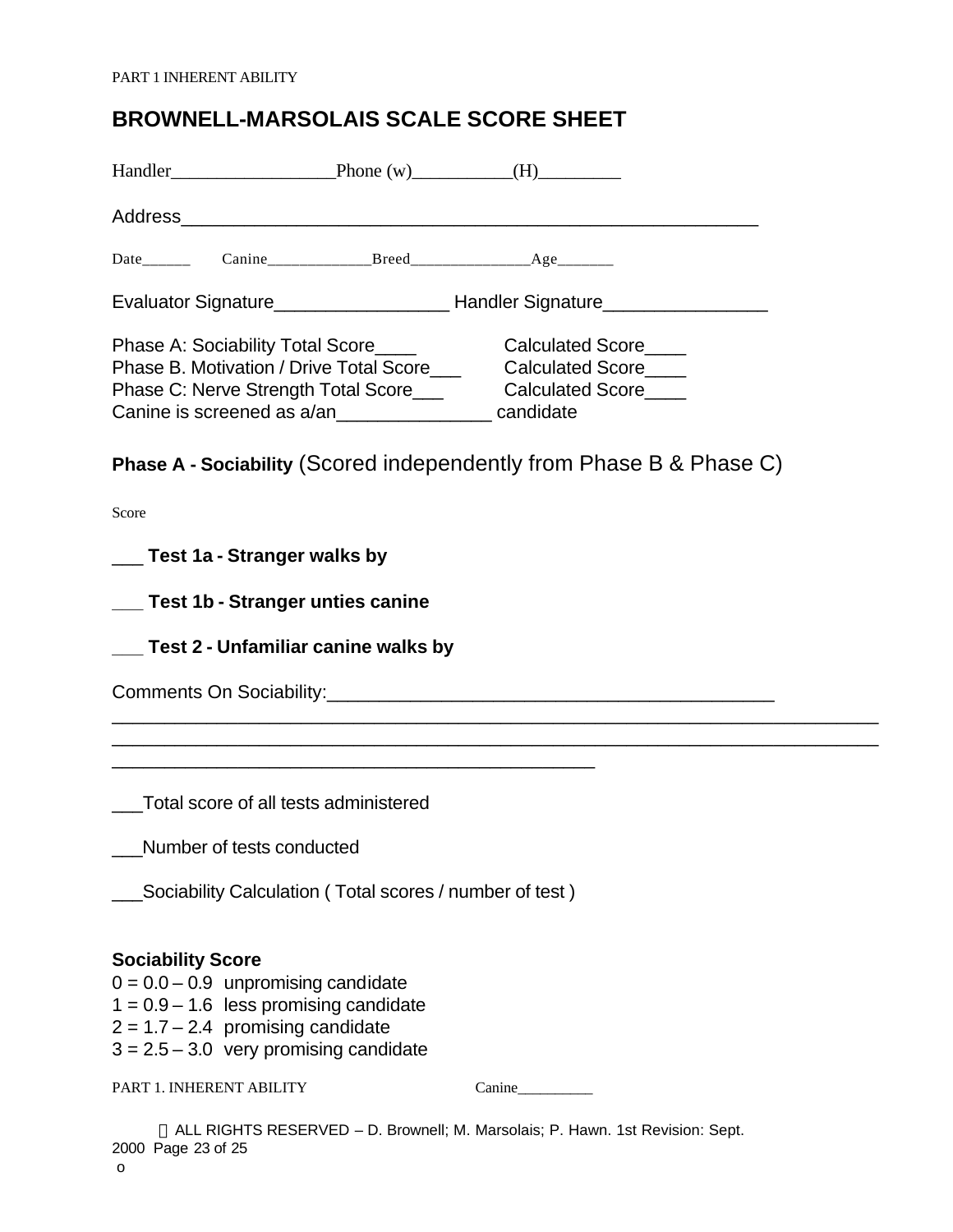| Evaluator |  |
|-----------|--|
|           |  |

**Phase B - Motivation and Drive**

**Score**

- \_\_\_ **Test 1a Handler Plays with Canine**. (Handler uses a familiar toy )
- **\_\_\_ Test 1b Canine Plays with New / Unfamiliar Toys with Handler**
- **\_\_\_ Test 1c Canine Plays with Stranger.** ( Stranger uses a familiar toy **)**
- **\_\_\_Test 2 Prey Drive**
- **\_\_\_Test 3a Hunt Drive.** ( No time delay )
- **\_\_\_Test 3b Hunt Drive.** ( 15 Second delay )
- **\_\_\_Test 3c Hunt Drive**. ( 30 Second delay )
- \_\_\_**Test 3d Hunt Drive** ( 60 Second delay)
	- **\_\_\_Test 4 Handler / Canine Interaction**
- Comments on Motivation and Drive: \_\_\_\_\_\_\_\_\_\_\_\_\_\_\_\_\_\_\_\_\_\_\_\_\_\_\_\_\_\_\_\_\_\_\_

\_\_\_Total score of all tests administered

\_\_\_Number of tests conducted

\_\_\_Motivation and Drive Calculation (Total scores / number of tests )

Motivation and Drive Score

 $0 = 0.0 - 0.9$  $1 = 1.0 - 1.6$  $2 = 1.7 - 2.4$  $3 = 2.5 - 3.0$